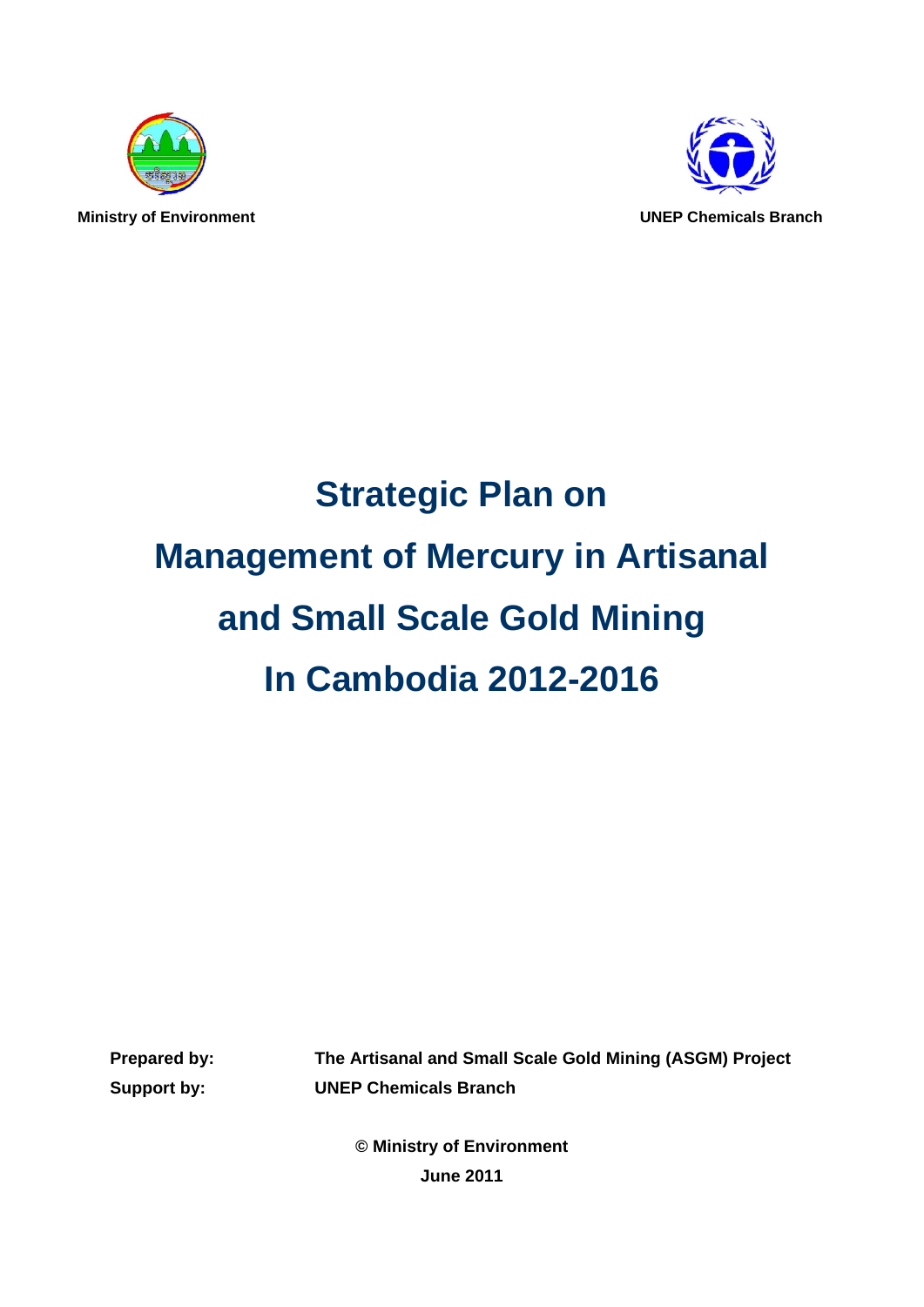*The Strategic Plan on Management of Mercury in Artisanal and Small Scale Gold Mining (SPASGM) was prepared by the Department of Environmental Pollution Control (DEPC), the Ministry of Environment (MOE), with support from the United Nations Environment Program (UNEP). This strategic plan was developed in response to various concerns on safe use and sound management regarding intentional mercury use in Artisanal and Small Scale Gold Mining (ASGM). This SPASGM is also developed and implemented to support existing legal frameworks, national strategies, action plans and many other relevant technical papers. Technical support for this development was administered by the UNEP Chemicals Branch through the Artisanal and Small Scale Gold Mining (ASGM) Project with in-kind contributions from the Royal Government of Cambodia.* 

*This Strategic Plan is published in Khmer and English versions by the Department of Environmental Pollution Control (DEPC), the Ministry of Environment (MOE) of the Royal Government of Cambodia. This is to provide a practical framework on sound management of chemicals, including mercury and mercury containing wastes in Cambodia, with full participation from all levels of Government and civil societies in implementing it.* 

#### **The Department of Environmental Pollution Control (DEPC), Ministry of Environment (MOE), The Artisanal and Small Scale Gold Mining (ASGM) Project**

#48, SamdechPreah Sihanouk, TonleBassac, Khan Chamcar Morn, Phnom Penh, Cambodia Phone: + (855)-23-210492, 23-213908, 23-220369 Fax: +(855)-23-212540 Email Address: moepcd@online.com.kh

#### **Project team**

| Mr. Sarun Sambo | Project Coordinator,                     | DEPC, MOE  |
|-----------------|------------------------------------------|------------|
| Mr. Chin Sothun | Project Assistance,                      | DEPC, MOE  |
| Mr. Ngeth Bol   | <b>Project Administrator and Finance</b> | <b>MOE</b> |
| Mr. Roath Sith  | <b>Project Consultant</b>                | <b>MOE</b> |
|                 |                                          |            |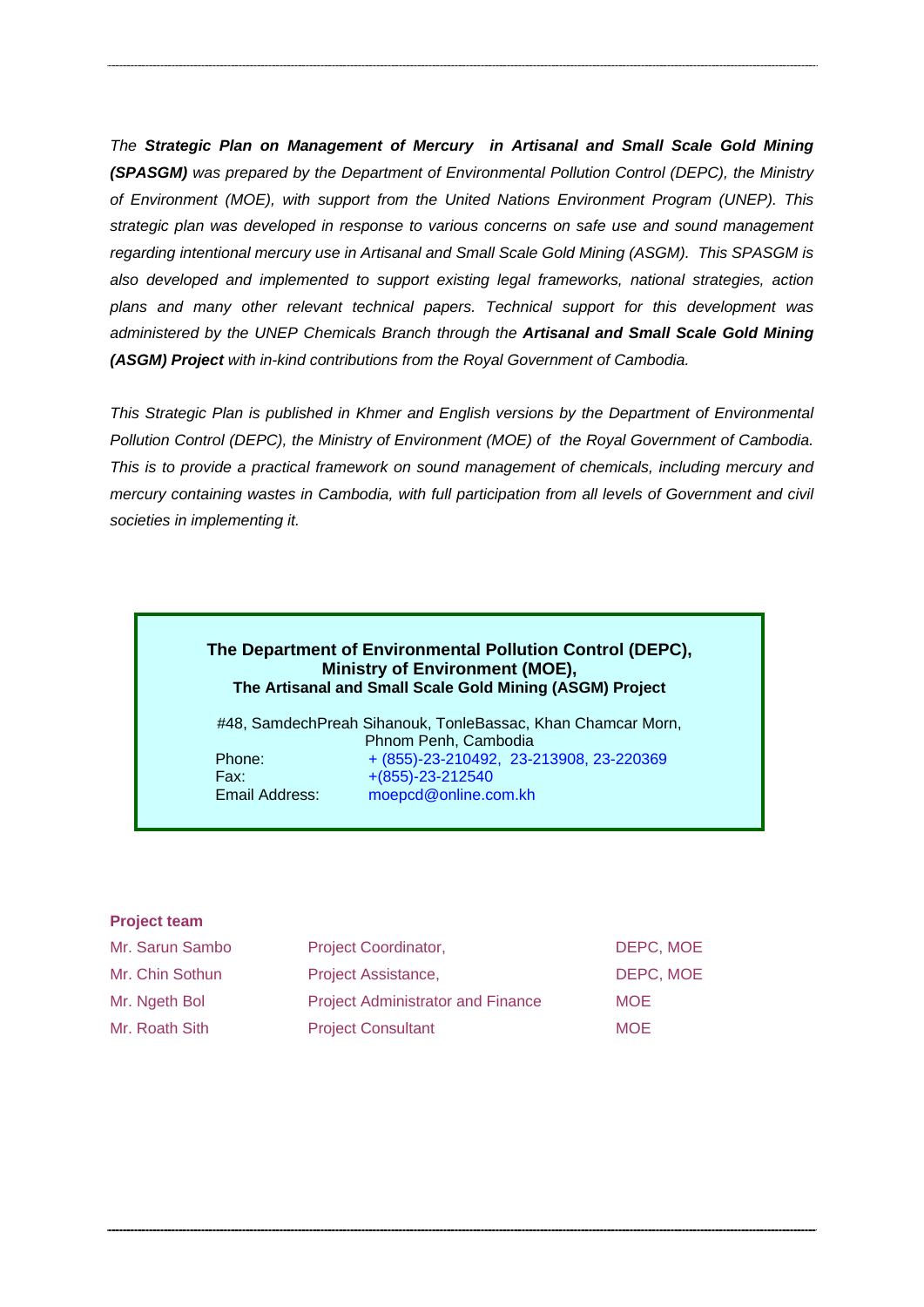#### **Forward**

To achieve environmentally sound management of mercury and mercury containing wastes, the Royal Government of Cambodia, through the Ministry of Environment, has been seeking assistance from the United Nations Environment Program (UNEP) to develop a framework for the safe and sound management of mercury and mercury containing wastes in Cambodia. In response to this, UNEP has provided further support to develop a national framework and guidelines for the sound management of mercury and mercury containing wastes, including support for the development of an Action Plan on the Management of Releasing Mercury in Cambodia (2008-2010), Cambodia Mercury Inventory Report (2008), National Mercury Waste Management Plan (2011-2015), and Technical Guideline on Environmentally Sound Management of Mercury Wastes (2011). Recently, in 2010, UNEP has provided both financial and technical assistance for the development of "**Strategic Plan on Management of Mercury in Artisanal and Small Scale Gold Mining (SPASGM), 2012-2016**."

The "**Strategic Plan on Management of Mercury in Artisanal and Small Scale Gold Mining** (SPASGM), 2012-2016 is a management plan for fostering safe and sound management of mercury in order to eliminate the release of mercury at small scale gold mining sites in Cambodia. This means that relevant ministries, institutions, as well as civil society organizations shall implement this management plan in compliance with their own professional standards to contribute to the prevention, reduction, and recovery of mercury, as well as promotion of alternatives to mercury use in artisanal and small scale gold mining, which does not affect economic growth. This strategic plan proposes many activities to solve the problem of mercury use in artisanal and scale gold mining in Cambodia, which embodies institutional capacity, technical capacity, legal framework, public awareness, and prevention of mercury impacts upon human health, the environment, and society at large.

On behalf of the Ministry of Environment, I am deeply grateful to the United Nations Environment Program, which has provided both financial and technical assistance to the ministry in preparing this strategic plan. I also express my great thanks to the national and international experts and all involved officers for their valuable contributions to the preparation of this strategic plan.

Most importantly, I would like to convey my indebted thanks to **Samdech Akka Moha Sena Padei Techo Hun Sen**, Prime Minister of the Kingdom of Cambodia, for his strong support for the environment. I highly appreciate the relevant ministries and governmental staff and stakeholders who have provided strong support and consideration through their comments and advice on the development of the Strategic Plan on Management of Mercury in Artisanal and Small Scale Gold Mining (SPASGM), 2012-2016.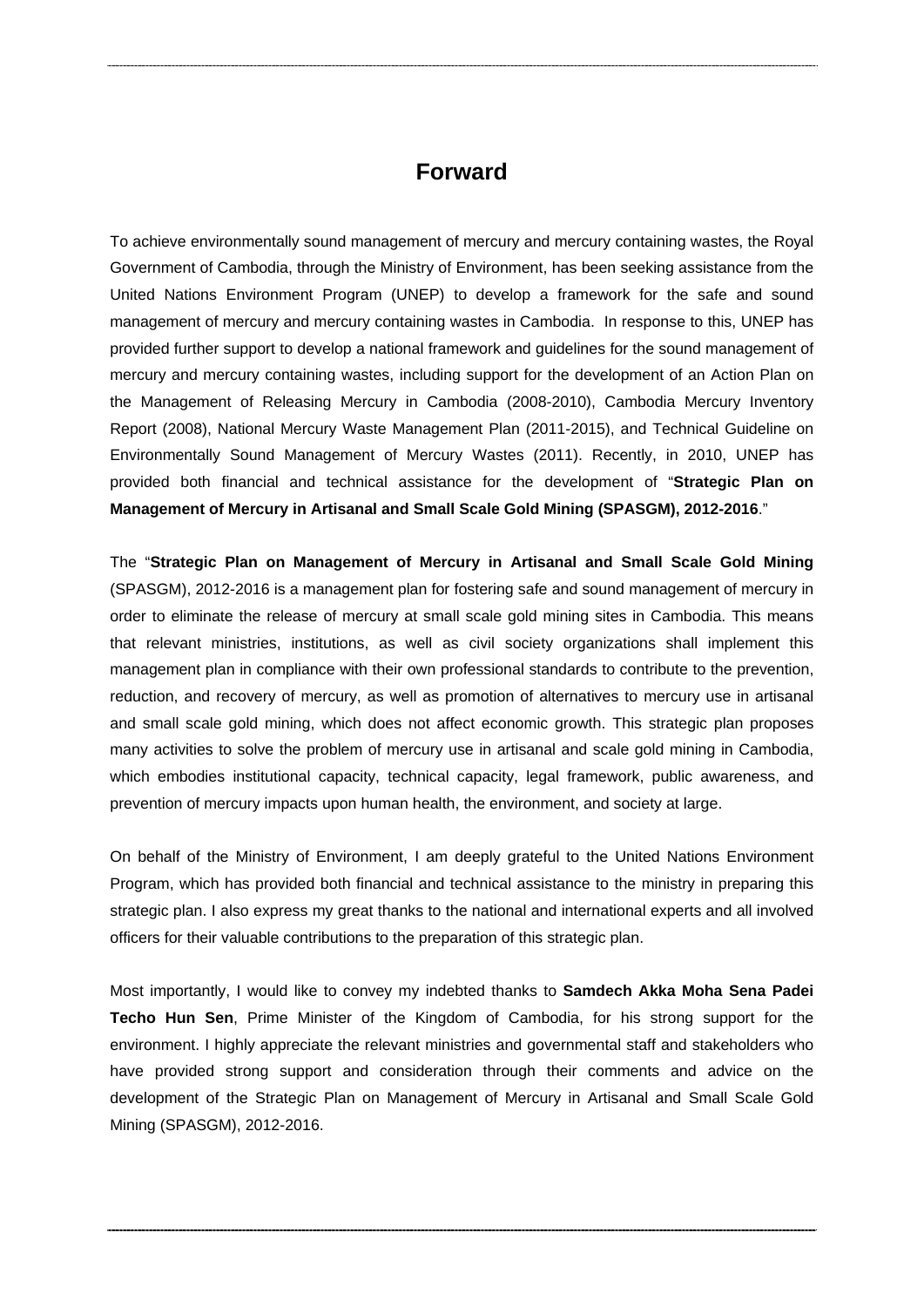I hope that this strategic plan will facilitate the necessary technical, economical, and environmental actions required for assessing, solving and managing the risk of mercury use in artisanal and small scale gold mining for Cambodia in the future.

> Phnom Penh, Date ..*A.6 ...J.u ..n..e...<sup>2011</sup>* **Senior Minister, Minister of Environment** *4.J€it*

Faitheast

Dr. MOK Mareth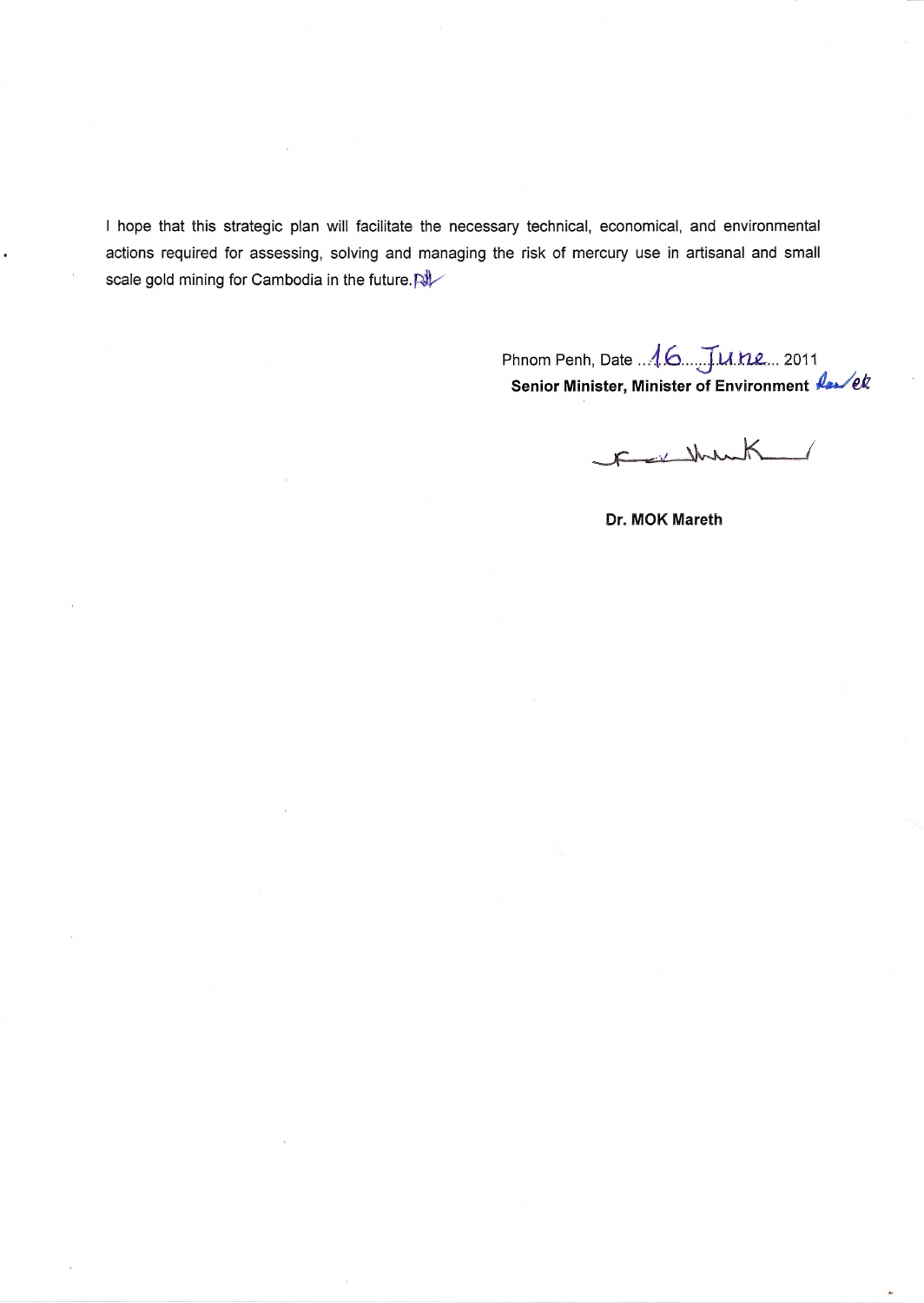# <span id="page-4-0"></span>**Table of Contents**

| 1            |                                                           |    |
|--------------|-----------------------------------------------------------|----|
|              |                                                           |    |
|              |                                                           |    |
| $\mathbf{2}$ |                                                           |    |
|              |                                                           |    |
|              |                                                           |    |
|              |                                                           |    |
|              |                                                           |    |
|              |                                                           |    |
|              |                                                           |    |
|              |                                                           |    |
|              |                                                           |    |
|              |                                                           |    |
|              |                                                           |    |
|              |                                                           |    |
|              | 5 Requirements to achieve the goals and objectives of the |    |
|              |                                                           | 22 |
|              |                                                           |    |
|              |                                                           |    |
|              |                                                           |    |
|              |                                                           |    |
|              |                                                           |    |
|              |                                                           |    |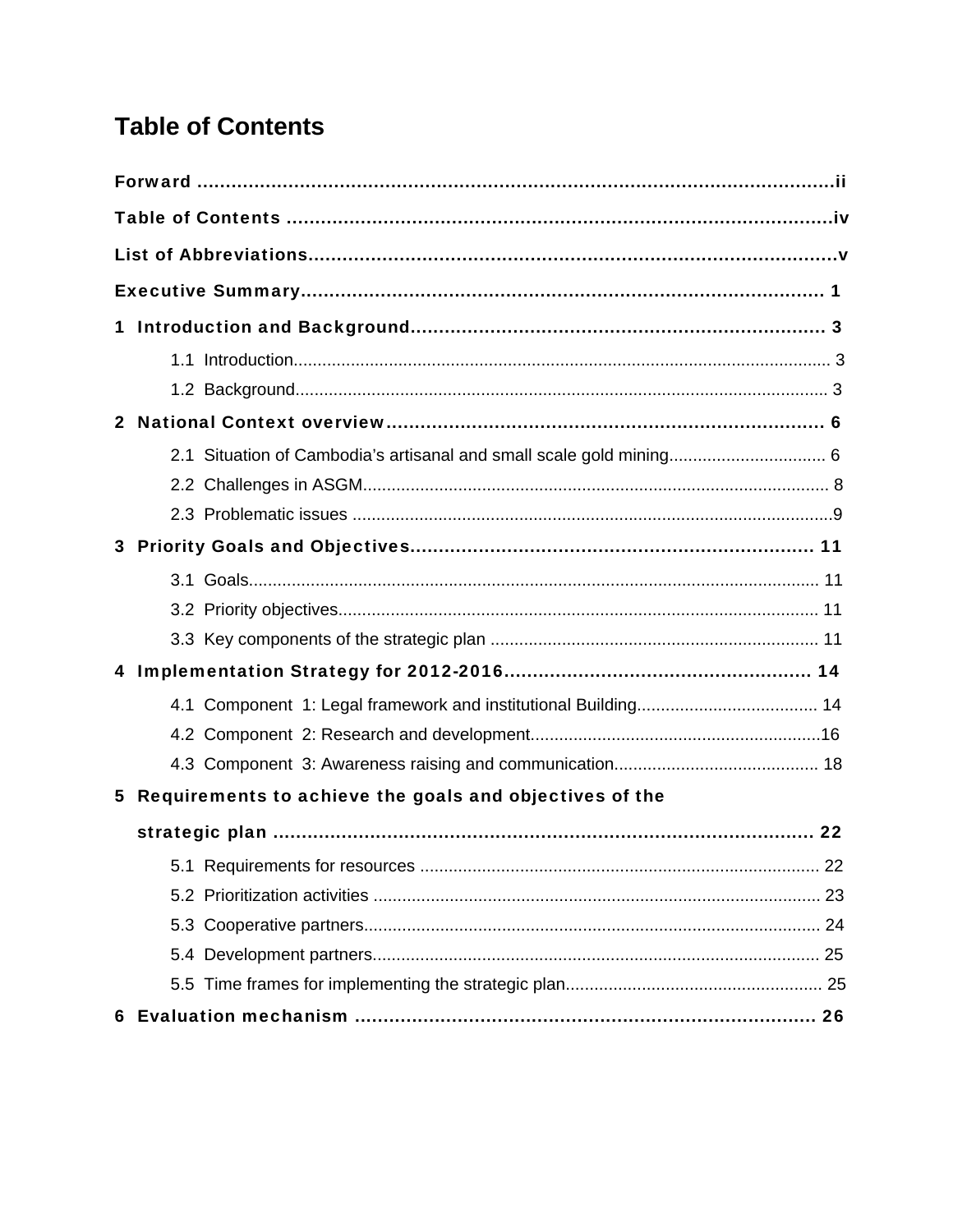# <span id="page-5-0"></span>**List of Abbreviations**

| ADB           | Asian Development Bank                                                   |  |  |  |  |  |  |  |  |
|---------------|--------------------------------------------------------------------------|--|--|--|--|--|--|--|--|
| <b>ASGM</b>   | Artisanal Small Scale Gold Mining                                        |  |  |  |  |  |  |  |  |
| <b>ESM</b>    | <b>Environmentally Sound Management</b>                                  |  |  |  |  |  |  |  |  |
| <b>GEF</b>    | <b>Globally Environmental Facilities</b>                                 |  |  |  |  |  |  |  |  |
| <b>MIME</b>   | Ministry of Industry, Mines and Energy                                   |  |  |  |  |  |  |  |  |
| <b>MOC</b>    | Ministry of Commerce                                                     |  |  |  |  |  |  |  |  |
| <b>MOE</b>    | Ministry of Environment                                                  |  |  |  |  |  |  |  |  |
| <b>MOH</b>    | Ministry of Health                                                       |  |  |  |  |  |  |  |  |
| MOInf.        | Ministry of Information                                                  |  |  |  |  |  |  |  |  |
| <b>MOLVT</b>  | Ministry of Labour and Vocational Training                               |  |  |  |  |  |  |  |  |
| <b>NGO</b>    | Non Governmental Organization                                            |  |  |  |  |  |  |  |  |
| <b>NIP</b>    | National Implement Plan for the Stockholm Convention on Persistent       |  |  |  |  |  |  |  |  |
|               | <b>Organic Pollutant</b>                                                 |  |  |  |  |  |  |  |  |
| <b>POP</b>    | <b>Persistent Organic Pollutant</b>                                      |  |  |  |  |  |  |  |  |
| <b>SPASGM</b> | Strategic Plan on the Management of Mercury in Artisanal and Small Scale |  |  |  |  |  |  |  |  |
|               | Gold Mining                                                              |  |  |  |  |  |  |  |  |
| <b>STD</b>    | <b>Sexually Transmitted Diseases</b>                                     |  |  |  |  |  |  |  |  |
| <b>UNEP</b>   | United Nations Environment Programme                                     |  |  |  |  |  |  |  |  |
| <b>UNIDO</b>  | United Nations Industrial Development Organization                       |  |  |  |  |  |  |  |  |
| <b>USD</b>    | <b>United Nations Dollar</b>                                             |  |  |  |  |  |  |  |  |
| <b>WB</b>     | The World Bank                                                           |  |  |  |  |  |  |  |  |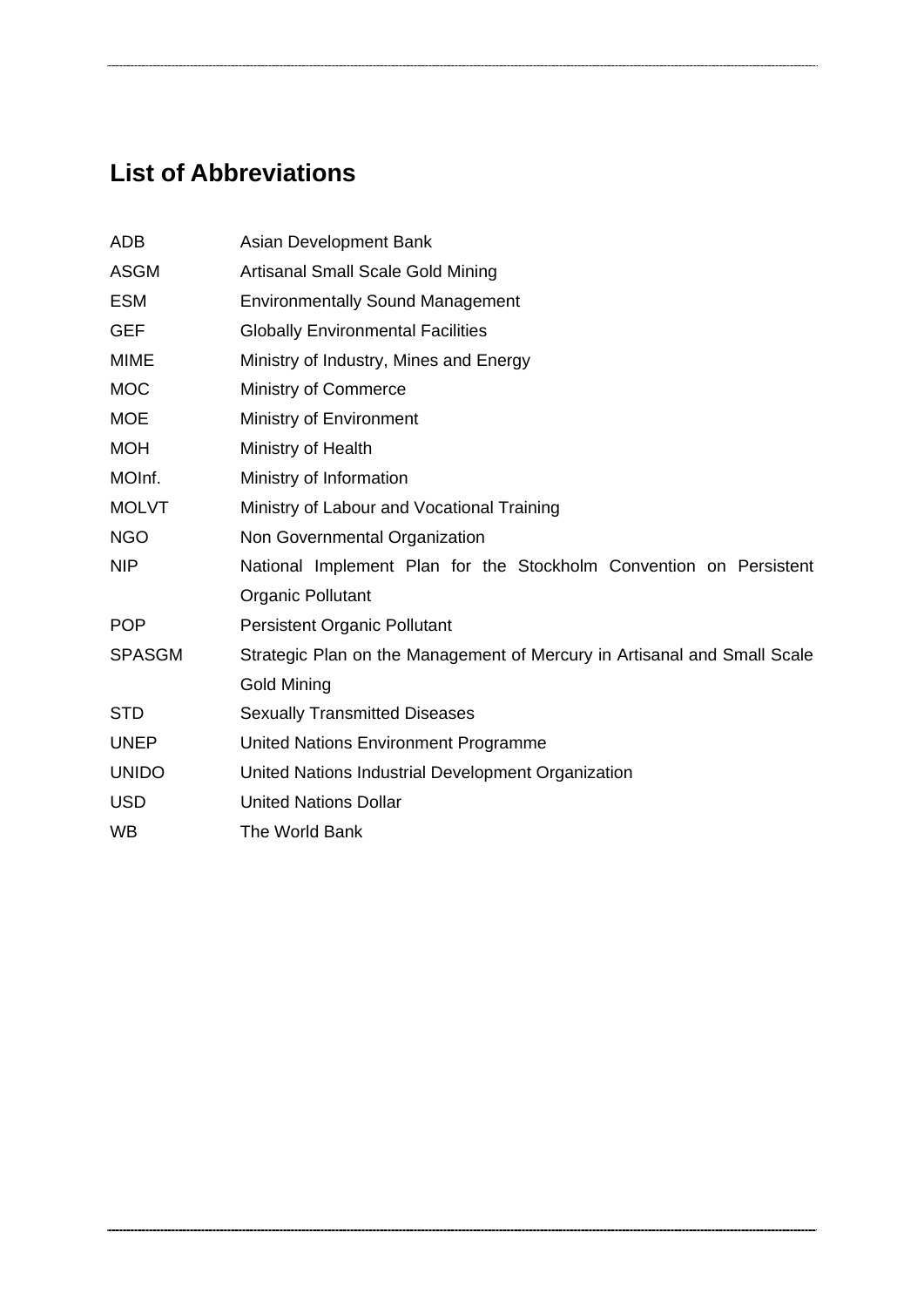# <span id="page-6-0"></span>**Executive Summary**

The *Action Plan on Management of Releasing Mercury in Cambodia (2008-2010)* was endorsed in August 2008, which illustrated a new effort of the Royal Government of Cambodia to environmentally and soundly manage mercury. This action plan provides a strategic framework for implementation of mercury management within Cambodia's territory, including the development of national targets and timelines for reducing and eliminating anthropogenic sources of mercury, among sectors that use mercury in products and processes or, which generate mercury as a byproduct of a process.

The main goal of the action plan on the management of releasing mercury in Cambodia is to provide the Ministry of Environment with a framework that consists of a way forward in its joint efforts to reduce the exposure of Cambodia's population and ecosystems to mercury use, especially the intentional use of mercury in artisanal and small scale gold mining (ASGM) activities, through the prevention and reduction of anthropogenic releases of mercury to the environment. This action plan identifies initiatives and approaches to reduce the use of mercury in ASGM through various means, including retort technology, mercury recovery and recycling initiatives, alternative technology, etc. for gold miners to follow and adopt. It will be easier to measure success if Cambodia also has sufficient resources to fully implement such initiatives, including the elimination of mercury use in artisanal and small scale gold mining (ASGM) activities.

The Strategic Plan on Management of Mercury in Artisanal and Small Scale Gold Mining (SPASGM) was developed, in response to the commitment of the Royal Government of Cambodia for environmentally sound management of chemicals through a life cycle management approach to mercury and its wastes. There are three main components identified under this strategic plan, which aims to achieve a comprehensive management of mercury in ASGM in Cambodia including:

- (i) Legal framework and institutional building;
- (ii) Research and development; and
- (iii) Awareness raising and communication.

Out of these three components, there are 7 specific objectives and 27 programs of works (proposed activities) that have been identified for sound management of mercury in ASGM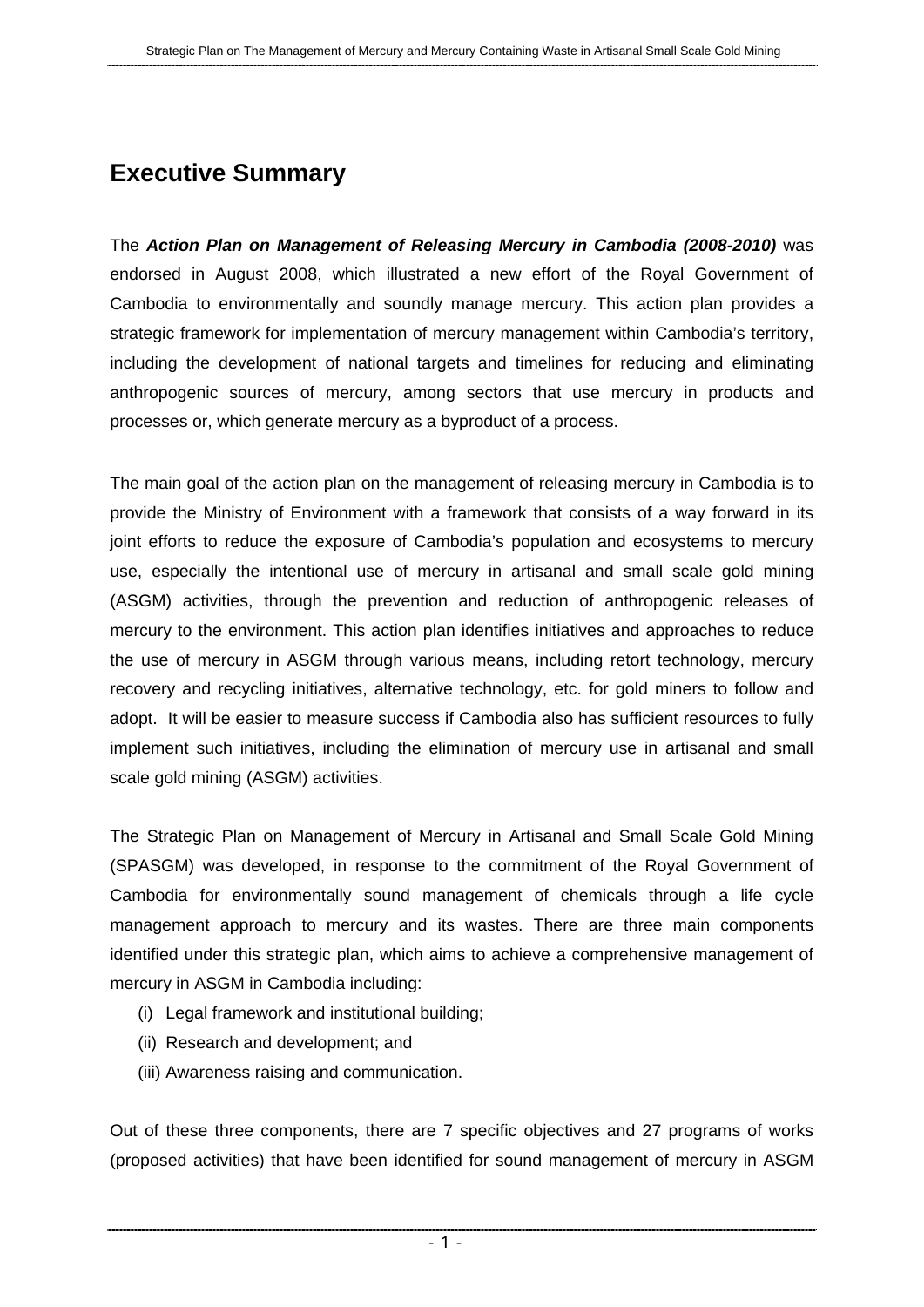activities. This strategic plan is proposed for implementation over 5 years (2012 to 2016) and requires a budget of approximately **US\$1,807,000.00.** This estimated budget should be allocated as follows: (i) Legal framework and institutional building (**US\$377,000.00**); (ii) Research and development (**US\$685,000.00**); and (iii) Awareness raising and communication (**US\$745,000.00**).

Sources of funding for the implementation of this strategic plan are expected to be obtained from development partners including GEF, UNEP, UNITAR, UNIDO, other UN agencies, WB, ADB, Canada Trust Fund, and others. Besides contributions from these development partners, the Royal Government of Cambodia can also contribute up to 20% (ceiling point) of the total required budgets, either in cash and/or in kind contributions, including office spaces, stores, infrastructure and other miscellaneous items associated with successful implementation of SPASGM.

In conclusion, the Strategic Plan on Management of Mercury in Artisanal and Small Scale Gold Mining (SPASGM) is regarded as a national road map for sound management of mercury in ASGM in Cambodia and the implementation of this strategic plan will be carried out within five years (2012-2016), based on the identified programs of work. The successful implementation of the above-mentioned activities is based on financial support provided by development partners and in-kind contributions from the Royal Government of Cambodia.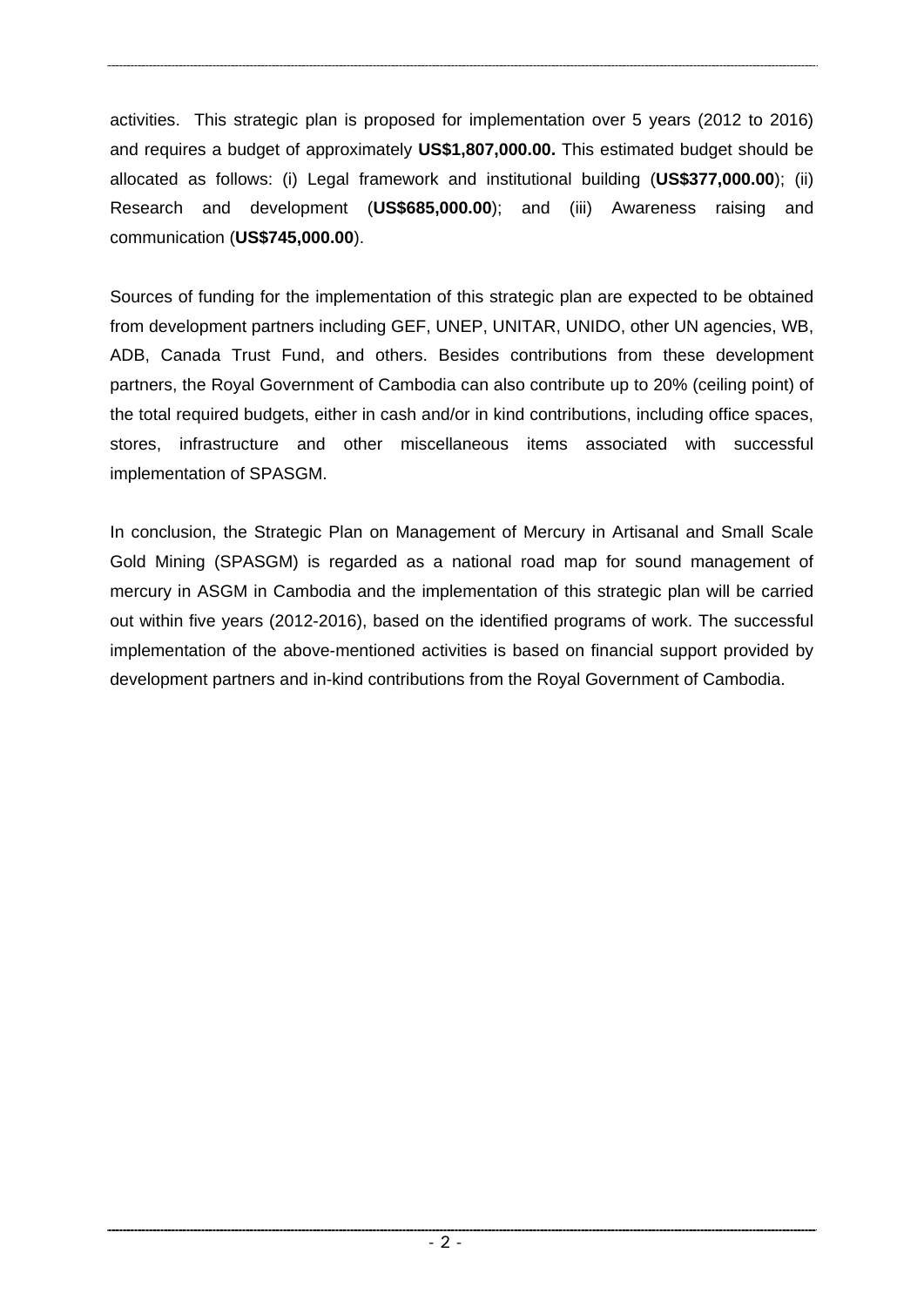# <span id="page-8-0"></span>**1 Introduction and Background**

## **1.1 Introduction**

The Governing Council of the United Nations Environment Programme (UNEP), by its decision 24/3 IV on chemicals management, requested the UNEP Executive Director, working in consultation with Governments and other stakeholders, to strengthen the UNEP mercury programme partnerships by taking a number of steps, including enhancing the artisanal and small-scale gold mining partnership. The UNEP Governing Council commitment to the issue of artisanal and small scale gold mining was reinforced by Decision 25/5 on chemicals management.

In that regard, UNEP initiated regional projects in South-East Asia and South America under the Quick Start Programme of the Strategic Approach to International Chemicals Management in cooperation with a number of interested partners. The project will contribute to existing capacity-building efforts to tackle this challenging issue. Similar projects have been initiated in Africa through UNEP and the United Nations Industrial Development Organization (UNIDO) through funding from the United States of America and Finland.

# **1.2 Background**

In June 2006, Cambodia endorsed the National Implementation Plan (NIP) for the Stockholm Convention on Persistent Organic Pollutants (POPs) and this is now under an implementation process. The NIP is the first action plan in Cambodia, which is focused on chemicals reduction and elimination. Then in August 2008, the *Action Plan on the Management of Releasing Mercury in Cambodia (2008-2010)* was endorsed. This indicates a new effort of Cambodia to provide additional guidance in the form of specific goals, objectives and actions for sound management of mercury.

The *Action Plan on the Management of Releasing Mercury* provides a strategic framework for actions on mercury within Cambodia, including development of national targets and timelines for reducing and eliminating anthropogenic sources of mercury among sectors that utilize mercury in products and processes or, which generate mercury as a byproduct of a process.

The *Action Plan on the Management of Releasing Mercury* is to provide a framework for the Ministry of Environment, and a way forward in its joint efforts to reduce the exposure of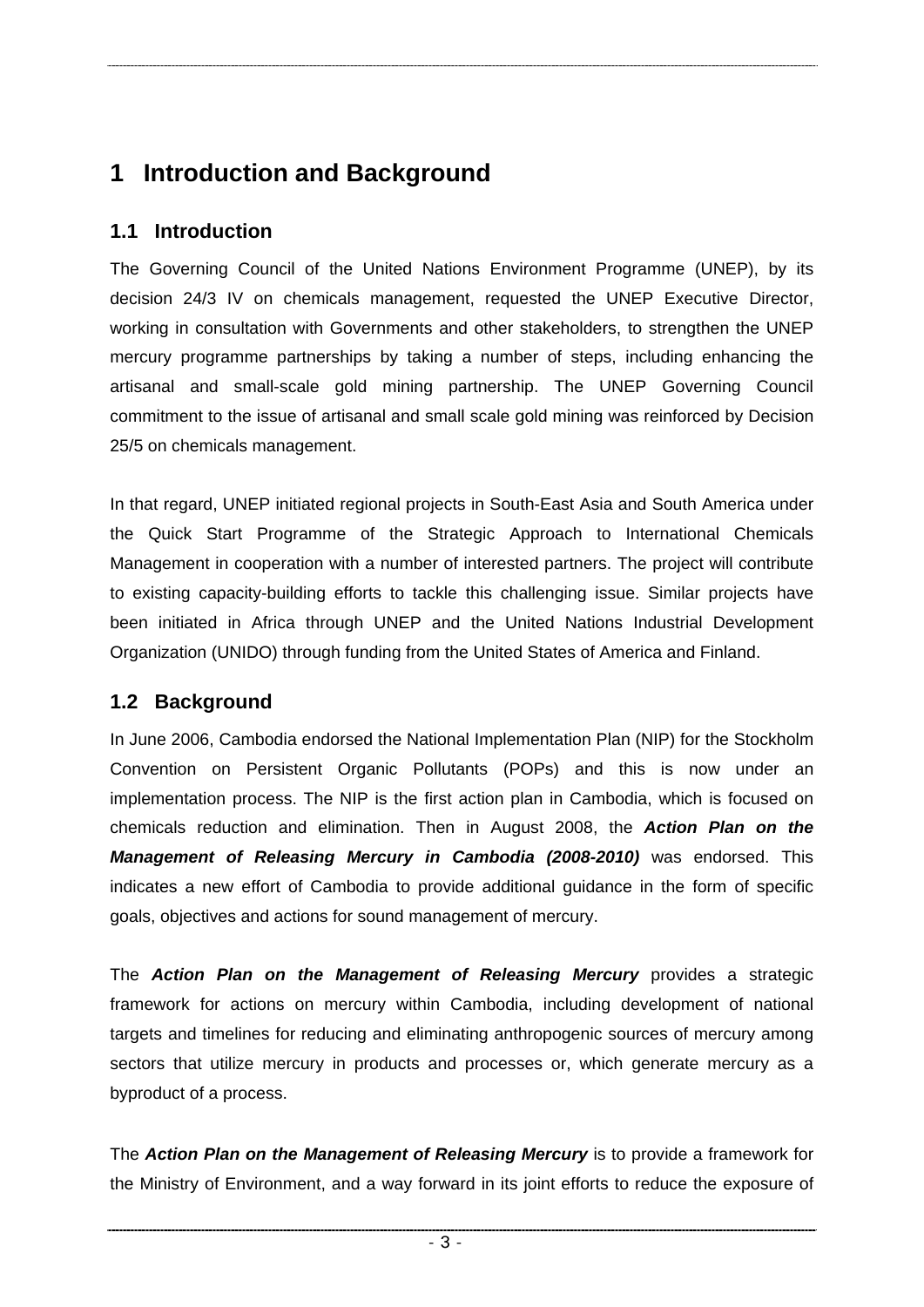Cambodia's ecosystems and especially people, to mercury through the prevention and reduction of anthropogenic releases of mercury to the environment.

The Action Plan on the Management of Releasing Mercury has identified a long-term goal for Cambodia which aims to eliminate the use of mercury consistent with the global trend towards phasing out production and use of mercury. It will be easier and more satisfying to measure success if Cambodia also develops short-term goals, such as eliminating the use of mercury in all products and different sources within three or five years.

The **Action Plan on the Management of Releasing Mercury** has addressed three main objectives as follows:

**General Ambient Mercury Objective**: Reduce mercury levels in, and fluxes among, selected indicative environmental media in order to approach natural levels and fluxes, thereby preventing or minimizing the exposure of Cambodian ecosystems, fish, wildlife, and population, to mercury levels in excess, being returned to those that can be attributed to naturally occurring levels and fluxes of mercury in environmental media, i.e. natural water bodies mainly Mekong river and Tonle Sap Great Lake.

**General Mercury Release Objective:** Cambodia recognizes that mercury is a naturally occurring element that can never be eliminated from the environment. The target for reduction is to be achieved through a life cycle management approach, and through the reduction of the number of sources of anthropogenic mercury pollution so as to achieve naturally occurring levels.

**General Mercury Use Objective:** To reinforce the direction provided in Cambodia's legal framework, in particular the Law on Environmental Protection and Natural Resource Management and sub-decree on solid waste management; sub-decree on wastewater control; sub-decree on air pollution, noise and vibration disturbance; sub-degree on standard and agricultural materials management; we shall consider initiatives, such as promotion and use of products and technologies (i.e. or mercury-free alternative technology) that pose less risk than those used at the present.

In order to achieve the overall objectives addressed above, the Action Plan on the Management of Releasing Mercury has identified 8 key components and 88 program areas for further implementation in order to prevent and possibly eliminate the release of mercury from anthropogenic sources into the atmosphere. The 8 key components are as follows: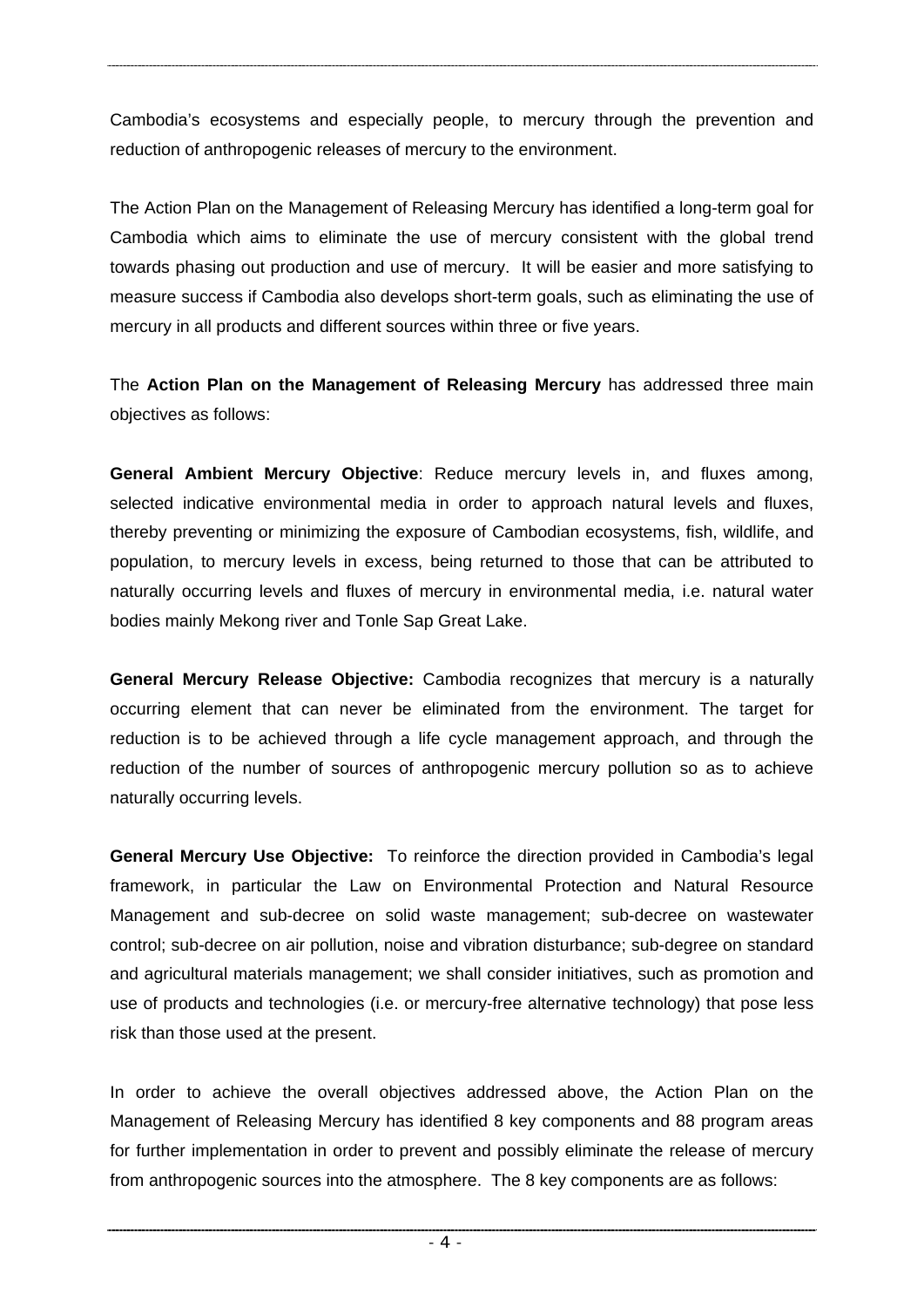- ¾ Development of Guidelines/Regulations for Major Sources of Emissions of Mercury
- $\triangleright$  Capacity Building the Cambodian Mercury Technical Team
- $\triangleright$  Comprehensive Inventory on Mercury
- ¾ Mercury Emissions Reductions
- ¾ Mercury Waste Management Approaches
- ¾ Education, Awareness and Communication Best Practices
- $\triangleright$  Mercury Monitoring

-

¾ Mercury Research Programs

In addition to the above frameworks, it was understood that the total release of mercury in Cambodia<sup>[1](#page-10-0)</sup> is approximately 14,845 Kg (maximum) per year. The first major source of mercury release into the atmosphere is found to be from consumer products (thermometers and batteries) that cause the release of about 8,485 Kg of mercury per annum, followed by disposal of wastes (dumpsites) that release approximately 4,665 Kg of mercury per year. The third anthropogenic source is gold extraction (small scale gold mining) that releases about 1,182 Kg of mercury into the environment per year, according to inventory report on mercury release in Cambodia (February, 2008).

Based on the guidance framework and the mercury inventory report (2008), a **Strategic Plan on Management of Mercury in Artisanal and Small Scale Gold Mining (SPASGM)** has been developed for environmentally sound management (ESM) of mercury and mercurycontaminated waste generated from artisanal and small scale gold mining activities in Cambodia. This strategic plan promotes the use of alternative substances for gold extraction, the ESM of intentional mercury use, as well as mercury waste minimization and disposal, with provisions for recovering mercury. It will also identify framework needs, risk reduction measures, and potential funding sources to be able to implement, sustain, and expand ESM of mercury waste. Moreover, the plan will reflect the country's national poverty reduction strategies, development plans, or their equivalents.

<span id="page-10-0"></span>*<sup>1</sup> MOE, February 2008: Inventory report on mercury release in Cambodia,*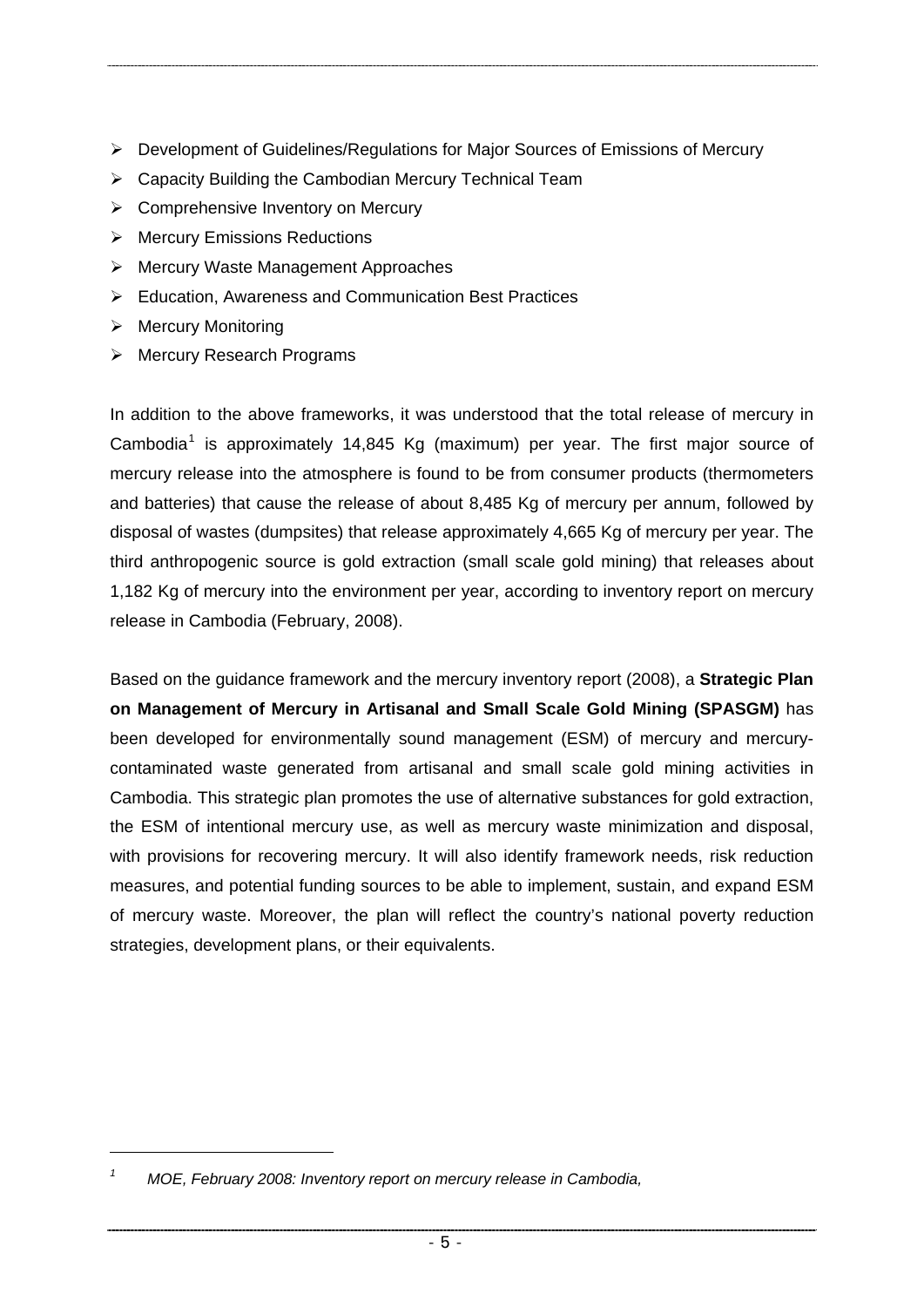# <span id="page-11-0"></span>**2 National Context Overview**

## **2.1 Situation of Cambodia's artisanal and small scale gold mining**

The gold mining industry within Cambodia is currently in a state of transition. Although it is considered to be relatively small by international standards, but the scale and extent of operations are increasing. Sectoral growth has been characterized by an increasing number of miners employed, ever more complex and deeper mine excavations i.e. some up to 80 meters deep, and the introduction of chemical-based gold recovery techniques which represent a movement upwards on the technological change. However, other gold mining activities on rivers or water bodies remain unavailable.

In 1975, twelve gold deposits were known to exist within Cambodia, having been identified by French geologists. Ten gold deposits were located in the western regions of Cambodia, while other two are located in the northwestern. The latter was however comparatively inaccessible as a result of thick jungle and in later years the presence of the Khmer Rouge. However, during the 1980s, the northeastern region was one of the safest in Cambodia, thus being favorable for gold prospectors<sup>[2](#page-11-1)</sup>. Within a few years, seven new significant gold deposits had been discovered by local farmers in the northeastern, instigating a 'gold rush' to the hilly region. There are currently 19 known gold deposits in Cambodia, but none of them are alluvial deposit.

Artisanal and small scale gold mining has become an increasingly important profession in Cambodia from year to year, both for full-time professional migrant gold miners who move from one gold deposit to another, and for local farmers who supplement their income between agricultural seasons. By 2004, it is estimated that between 5,000 and 6,000 people (except family members, i.e. women and children) in Cambodia are employed during the peak mining season, beginning in November and finishing in May, whereby miners mostly work on ore excavation rather than gold extraction due to limited water sources. On the other hand, some migration miners return to their agricultural activities during rainy season, starting from May to November. New mining settlements, whose population can number up to 1,000 people, have appeared close to many major gold deposits. These transformations put pressure on local communities and additional ones on the local environment.

-

<span id="page-11-1"></span>*<sup>2</sup> 2004, Oxfam America. Small Scale Gold Mining: A situation assessment.*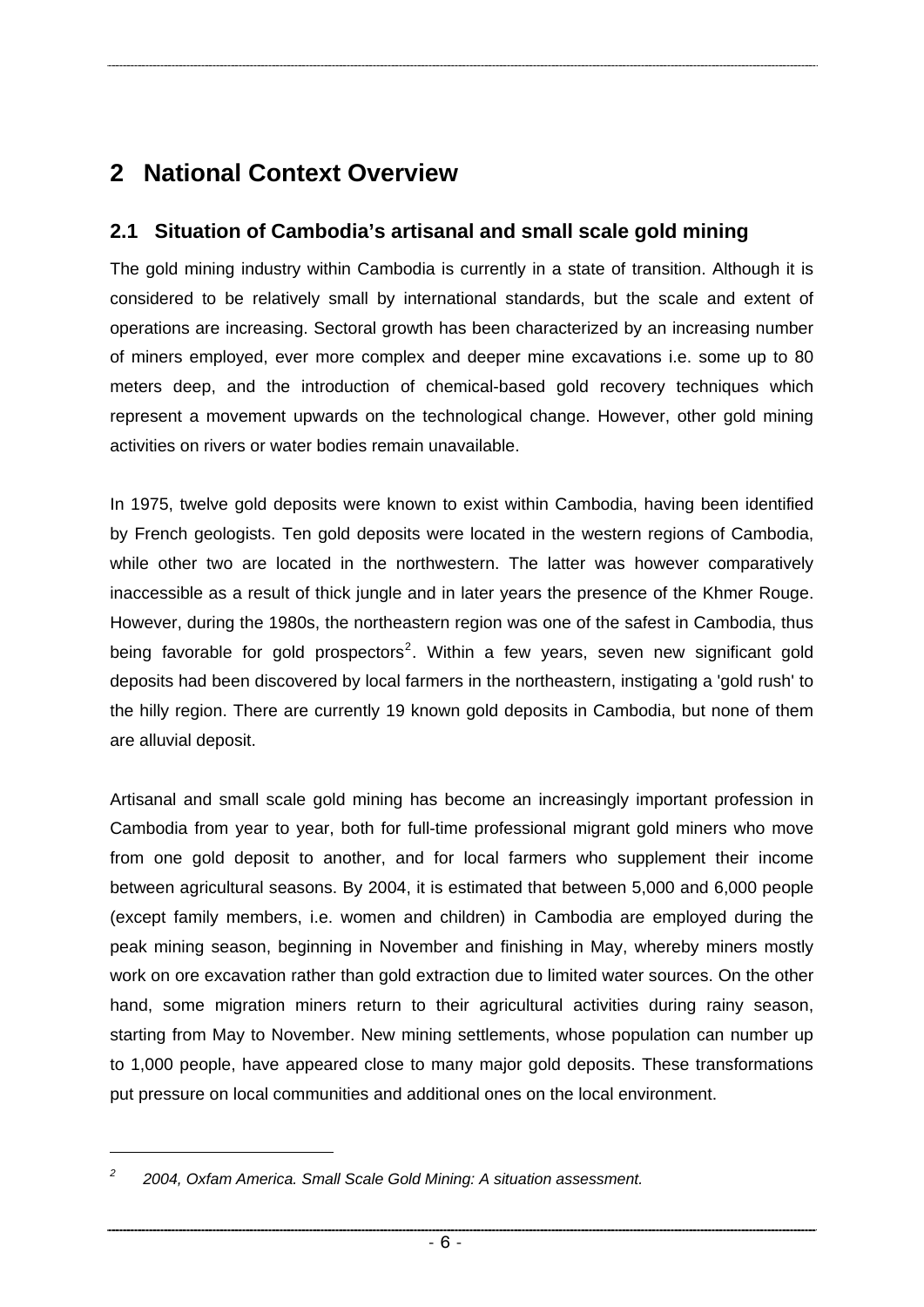One of the major differences between the mining industry in Cambodia and those in other countries is the organization of gold mining communities. Gold miners do not work for international companies, but for small local companies, meaning that the artisanal and small scale gold mining sector is gradually increasing in size, due to influence from international companies who obtain licensing for gold exploration and exploitation in some areas and provide backing for those small companies<sup>[3](#page-12-0)</sup>. There are many independent gold mining individuals and small groups, but it would appear that the number of independent miners is decreasing in the face of increasing control over mining areas by concessionaires, companies, and wealthy miners.

Two types of artisanal and small-scale mining operation are found to be predominantly conducted in Cambodia: open trenching and underground shafting/tunneling. The choice of mining method is dependent on the location with the gold-bearing ore. Pocket-scale mining is also conducted on surface places and shallow deposits, although many of these locations are now exhausted and unprofitable.

Based on the MOE's mercury inventory report 2008, it was understood that mercury releases from ASGM amounted to approximately 1,182 kg per year at maximum. The report also indicated that gold extraction was conducted in a small scale manner or at a family level, and most of gold extraction activities took place in the north-east part of the country.

Until the first decade of the 2000s, the management of mercury and mercury containing wastes in ASGM had not yet been considered by any governmental agencies, and even MOE and MIME which are the most appropriate institutions to handle this issue. So far, the MOE has paid more attention to the management of hazardous wastes generated by the industrial sector, healthcare facilities, and households in cities with high density population. In addition to this, MOE focuses more on policy development, including regulating the collection, discharge, treatment, and/or disposal of mercury and mercury containing wastes (including chemical management and waste handling within facilities). The MIME has been focusing more on regulating mining activities, including gold mining. Nevertheless, regarding artisanal and small scale gold mining activities at a domestic level, the hazardous waste generated from artisanal and small scale mining activities remains unregulated and unmanaged.

-

<span id="page-12-0"></span><sup>3</sup> *2004, Oxfam America. Small Scale Gold Mining: A situation assessment*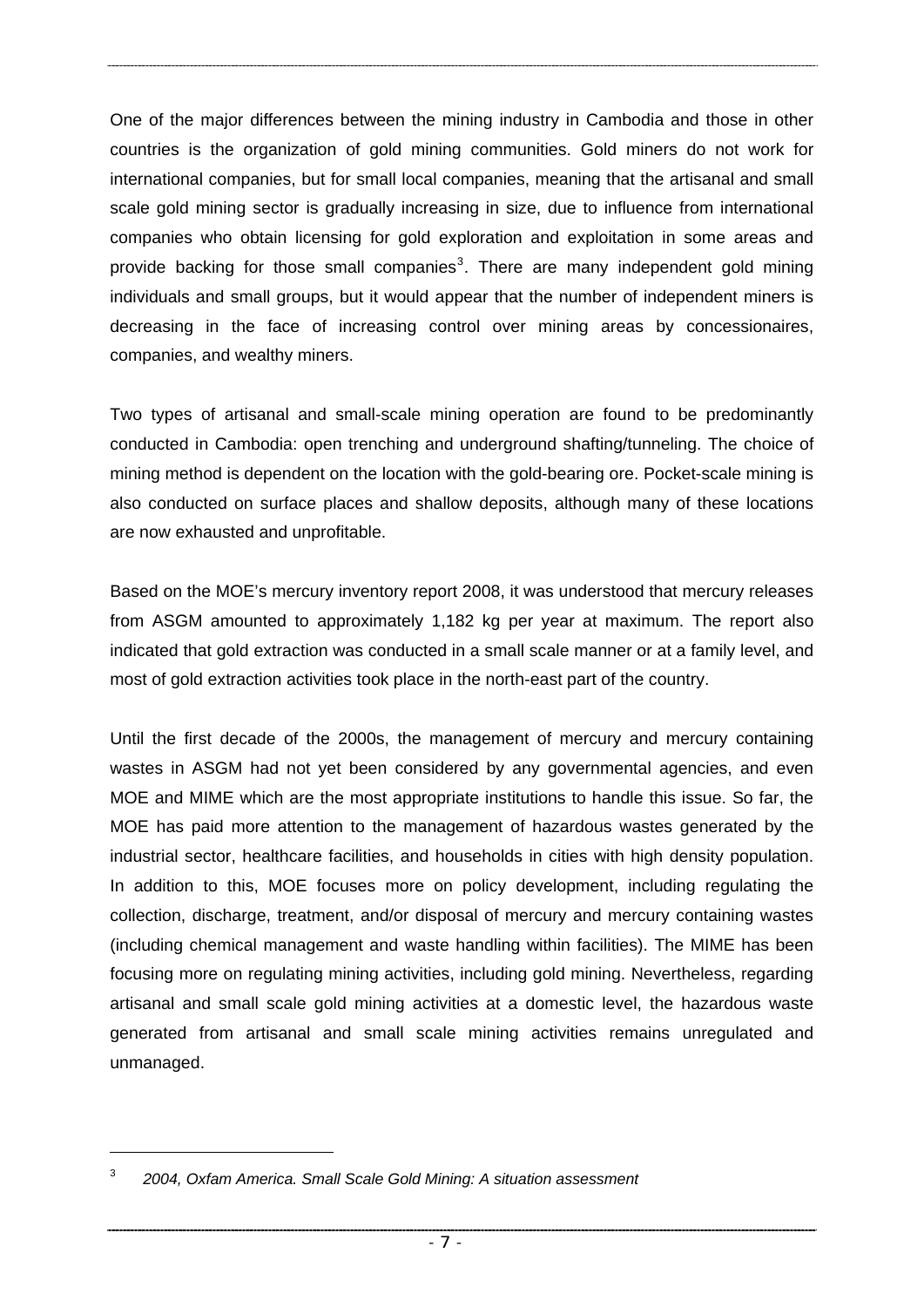<span id="page-13-0"></span>On the other hand, on the issue of mercury use in artisanal and small scale gold mining there are no regulations addressing the prohibition of, nor promoting the environmentally sound use of, such mercury. Therefore, policy and legal instruments for artisanal and small scale gold mining are needed and shall be established to support the livelihood activities of people who are living in the rural areas as well as to address socio-economic and environmental concerns. This policy shall also take into account the current use of mercury in artisanal and small scale gold mining in order to reduce and eliminate the release of mercury from ASGM practices and will include regulations regarding the safer handling of mercury amalgam.

# **2.2 Challenges in ASGM**

Weak or even non-existent regulation enforcement, together with a limited level of professional expertise, has led to the growth of a sector that is increasingly becoming environmentally destructive and hazardous to human health and environment. Based on various studies on ASGM and the impact of mercury on human health and environment (2004-2009), a number of challenges have been identified as follows:

- Gold mining in Cambodia has been characterized in the past as small-scale and low technology mining. Although still small-scale, recent developments have seen the introduction of higher technology gold processing techniques, such as mercury amalgamation and heap leaching cyanidation;
- Severe environmental consequences from heap leaching have been found, particularly as surface water pollution and groundwater pollution, with subsequent ecosystem damage, such as fish kills and the death of wildlife. Human fatalities have also been alleged to have occurred. Pollution originates from the inappropriate disposal of toxic chemical tainted tailings, together with toxic chemical spillage or inappropriate disposal;
- Other significant environmental impacts which have been found as almost resulting from gold mining activity are: deforestation resulting from clearance of mining areas and the demand for timber for housing, fuel, and timber supports for shafts; damaged landscapes that have not been remediated following cessation of mining activity, leaving behind open shafts into which people and animals may fall; and wildlife depopulation as a consequence of increased hunting activity;
- Severe human health hazards have been documented, due to poor practices in chemical processing techniques. No safety clothing is worn and there is little attention to the safe handling of chemicals;
- Remoteness of mining settlements has led to a weak or non-existent health care system, and often a poor diet. Furthermore, food sources, such as fish are potentially contaminated by the chemicals used in mining activities. The non-traditional structure of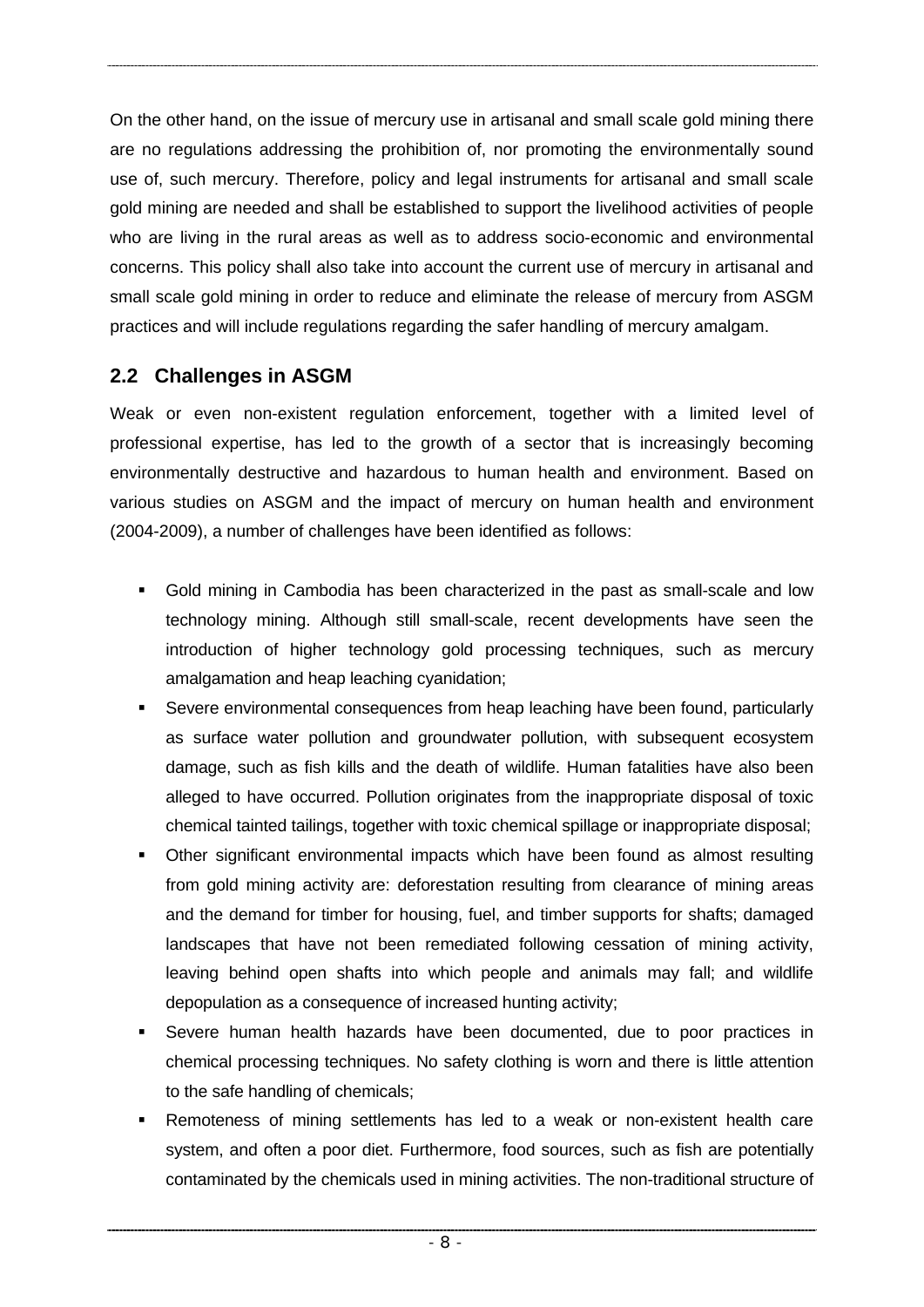<span id="page-14-0"></span>mining communities leads to an elevated risk of STDs and HIV/AIDS transmission. Malaria was a serious problem in all mining communities visited;

- Regulation on occupational health safety and environment for ASGM in Cambodia is limited and existing regulations related to occupational health safety and environment have never been applied at those ASGM sites;
- Concepts of health and safety at work are non-existent among the miners. Safety standards are low. Tunnels and shafts have poor ventilation. No miner was observed to wear a helmet. Training on mining is poor and there is a lack of adequately qualified engineers and mining foremen, which is a significant impediment to improving health and safety at work. Some mining fatalities were known to have occurred from the collapse of tunnels and shafts that were inadequately supported;
- There is no information on air quality at artisanal and small scale gold mining sites, regarding to major air pollutants, such as heavy metals, total suspended solids (mercury, lead,) acid deposition (NOx, Sox,), etc., since no scientific research and monitoring has been so far conducted in this area.

Therefore, there is an urgent need to conduct a field study in advance, to determine the most suitable technologies to promote sustainable actions in this area and to protect human health and environment while still providing income for miners.

## **2.3 Problematic issues**

Generally, artisanal and small scale gold mining in Cambodia is an alternative income generation, beside agricultural activities. Cambodia has previously practiced her own traditional gem stones mining and other valuable stones, despite being in small scale activities and low technology for centuries. Within the last ten years, it has been noticed that advanced technology, machinery and chemicals use have been introduced into ASGM, which encourage migration/seasonal miners to stay and settle down with their jobs more stably at gold mining sites. Such settlement has been ever officially registered or recognized by local authorities, which may have negative effects on income generation of the miners, especially the poor when administration, enforcement or other investment license is applied. Most miners depend very much on ASGM for their main income generation, while the rest (mostly ASGM neighborhood people) do it as alternative income generation, besides their main business activities in agriculture.

Such artisanal and small-scale gold mining contributes to poverty alleviation in the short term period for areas where very few other means of livelihood exist. It also serves as the main source of income for approximately 6,000 people who are living in the north-east and north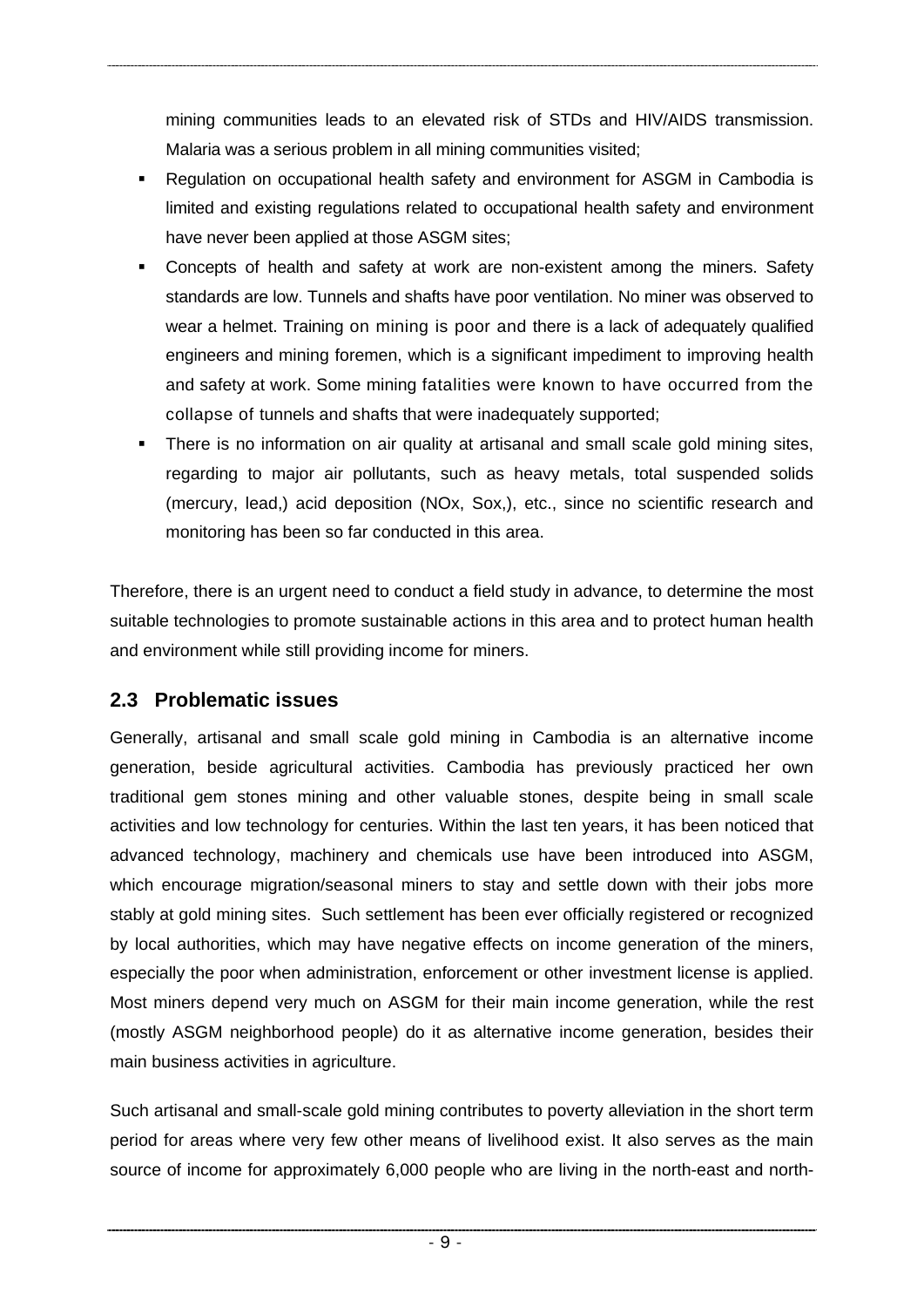west parts of the country, i.e. Ratanakiri, Mondulkiri, Stung Treng, Kratie, Phrea Vihear, and Oddor Meanchey provinces. Their daily incomes vary from unskilled migrant workers (USD1.5 to USD2.5 per day) to skilled workers who can earn slightly more, and wealthy miners who have their own machinery or excavation earning (USD10 to USD15 per day) more than skilled workers.

Even it ASGM can offer job opportunities and income to the poor, artisanal and small scale gold mining activities still lead to some serious long-term environmental and health impacts on those who are living at, adjacent to, or downstream from operational sites. In this regard, there is a need to promote sustainable practices (i.e. the use of gravity separation and cyanidation, which could be promoted as alternatives to mercury, or mercury recycling technologies such as retorts) at small scale gold mining sites with an aim to protect human health and environment from the negative impacts of mercury and mercury containing wastes while continuing to ensure the income of the miners. The promotion of sustainable practices can be done through legalization and administering of ASGM, and proper professional mining skills for miners shall be provided.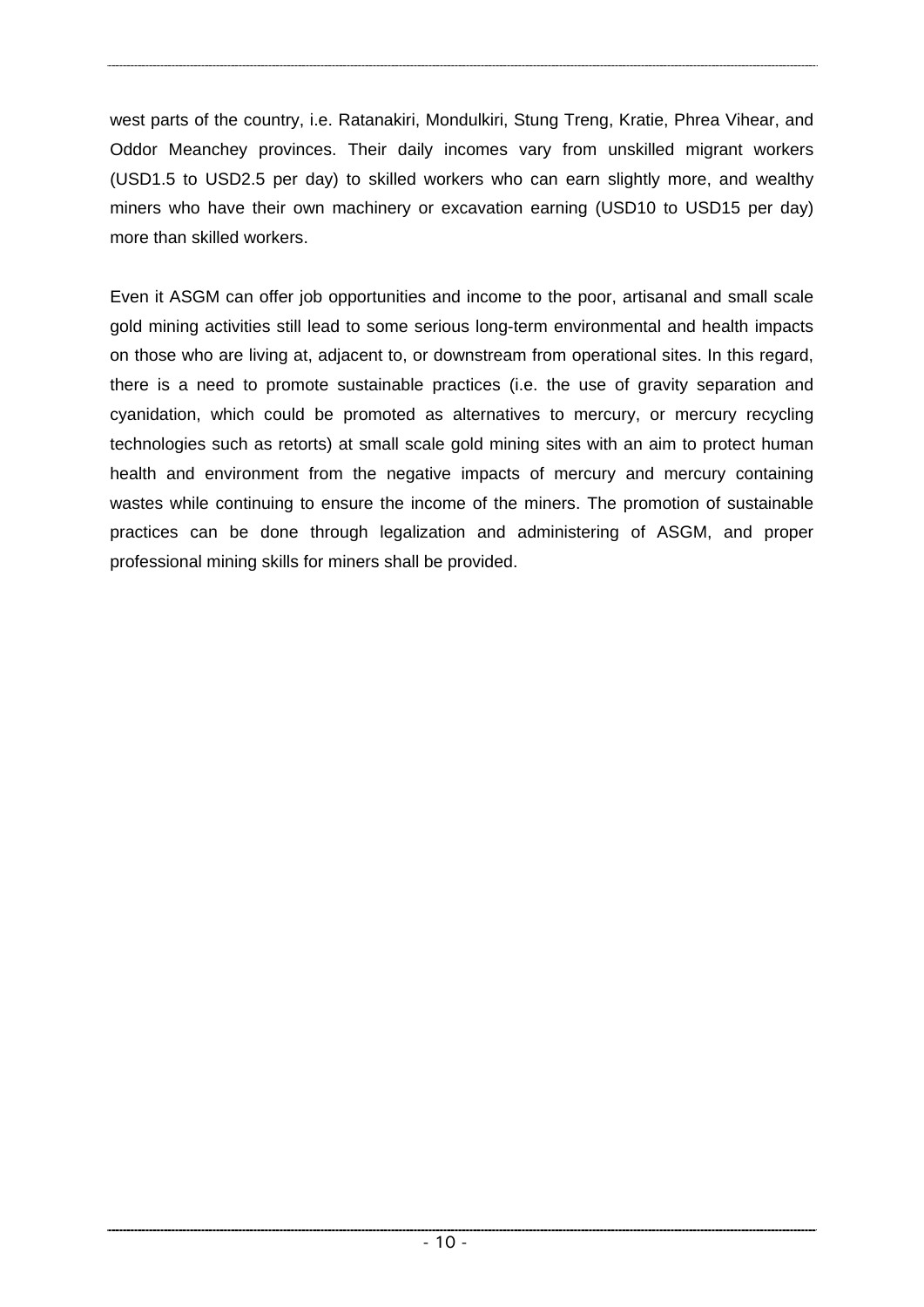# <span id="page-16-0"></span>**3 Priority Goals and Objectives**

# **3.1 Goals**

The overall goal of the Strategic Plan on Management of Mercury in Artisanal and Small Scale Gold Mining (SPASGM) is to provide the Government of Cambodia with a way forward in her efforts to reduce the exposure of Cambodian ecosystems, fish and wildlife, and especially humans, to mercury through the effective management of mercury use in ASGM.

The ultimate goal of the SPASGM is to **reduce and eliminate the use and release of mercury from artisanal and small scale gold mining, in order to protect human health and the environment from adverse impacts resulting from ASGM practices**.

# **3.2 Priority objectives**

In order to achieve sound management and the elimination of mercury release in ASGM, it is necessary to **strengthen institutional capacity, build up the capacity of professional officers to conduct field interventions, and raise the awareness of ASGM communities about mercury risks and provide training on mercury-free processes in order to prevent the release of mercury, reduce environmental pollution, and reduce or eliminate risks associated with ASGM practices through the continued minimization and, if possible, the elimination of mercury use and release from ASGM**.

# **3.3 Key components of the strategic plan**

In order to achieve this goal and the overall objectives above, this strategic plan will develop specific objectives based on the following components of this strategic plan.

- I. Component 1: Legal framework and institutional building
- II. Component 2: Research and development
- III. Component 3: Awareness raising and communication

In order to effectively implement the key components, the Ministry of Environment and relevant ministries and institutions shall develop action plans, based on the available existing capacity and resources, and existing legal instruments in Cambodia. Such activities will be implemented by governmental key players, and stakeholders in both the public and private sector, to achieve the aims and objectives of the set components, as indicated, as follows: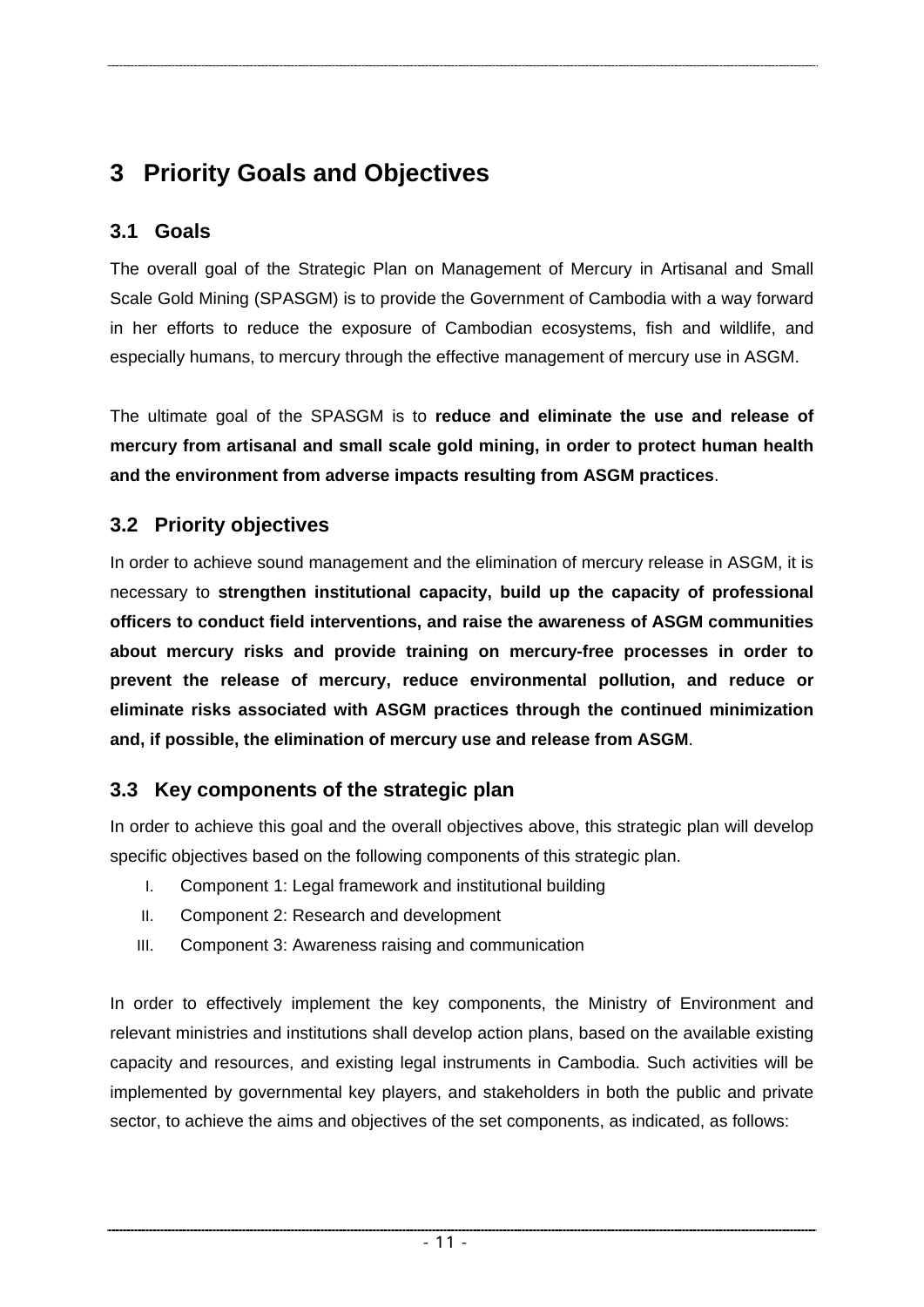## **3.3.1 Component 1: Legal framework and institutional building**

This component aims to promote policies and programs to reduce and, possibly eliminate mercury trafficking and use in ASGM. The objectives to achieve this component are the following:

- **Objective 1.1: Regulate mercury management and distribution for ASGM.**  Recognizing the need to promote the use of voluntary/non-regulatory and regulatory initiatives to minimize and eliminate intentional use of mercury in ASGM.
- **Objective 1.2: Institutional strengthening.** Recognizing that pollution-prevention measures must be adopted, and capacity-building programs will be provided to relevant institutions and professionals working on ASGM issues.

## **3.3.2 Component 2: Research and Development**

There is a need to develop and refine a collective Cambodian capacity and capability to assess exposure and toxicity of mercury in ASGM in order to minimize human health and ecosystem effects through appropriate research, monitoring, modeling, assessment, and inventory programs. Objectives for this component have been set as follows:

- **Objective 2.1: Research mercury-free technologies and promote appropriate technologies to ASGM communities through demonstration and training**: Recognizing the importance of research in mining engineering, alternative technology, and the application of mercury free technology in ASGM in order to eliminate mercury release from this sector.
- **Objective 2.2: Conduct a national inventory of ASGM and create a mercury management database:** Recognizing that standardized and comparable reporting of mercury release and waste management at ASGM is critical to the development of a comprehensive and effective mercury management plan and that a baseline for mercury emissions from ASGM must be established in order to conduct effective monitoring.

## **3.3.3 Component 3: Awareness raising and communication**

There is a need to provide professional skills to gold miners and ore processors on how to apply an appropriate technology which is environmentally friendly and cost effective for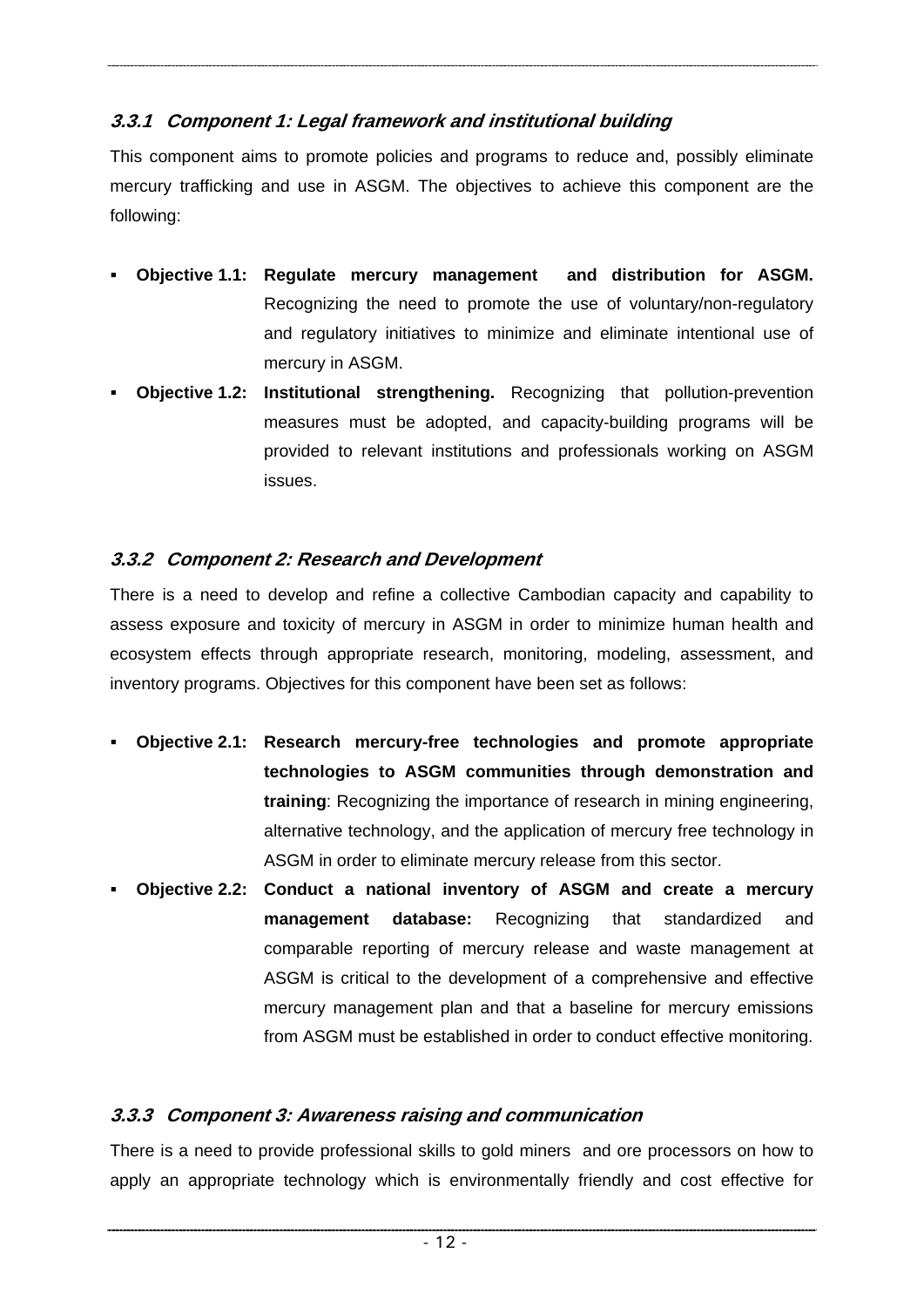extracting precious metals from primary and secondary ores. Protection of the environment and mitigation of the human health impacts associated with ASGM practices shall also be taken into account. In addition to this, there is a need to educate miners and ore processors on an alternative technology to improve yields from gold extraction processes and to inform mining communities, particularly sensitive sub-groups, such as miners, children, and pregnant women, about human and environmental risks associated with exposure to mercury. The objectives for this component are:

- **Objective 3.1: Vocational training for ASGM communities.** Recognizing that gold miners and ore-processors shall benefit from the transfer of appropriate professional skills in gold extraction through the use of alternative technologies and substances, and the sound use of mercury and wherever possible the continuing minimization and elimination of mercury use in ASGM practices.
- **Objective 3.2: Environmental management training for ASGM communities.**  Recognizing the need to establish sound disposal options for tailings and other mining residues to prevent the escape of hazardous materials, including mercury and cyanide from mining sites.
- **Objective 3.3: Awareness raising program for ASGM communities.** Recognizing that diverse gold mining communities need to be made fully aware of human and environmental risks arising from mercury use and its risks.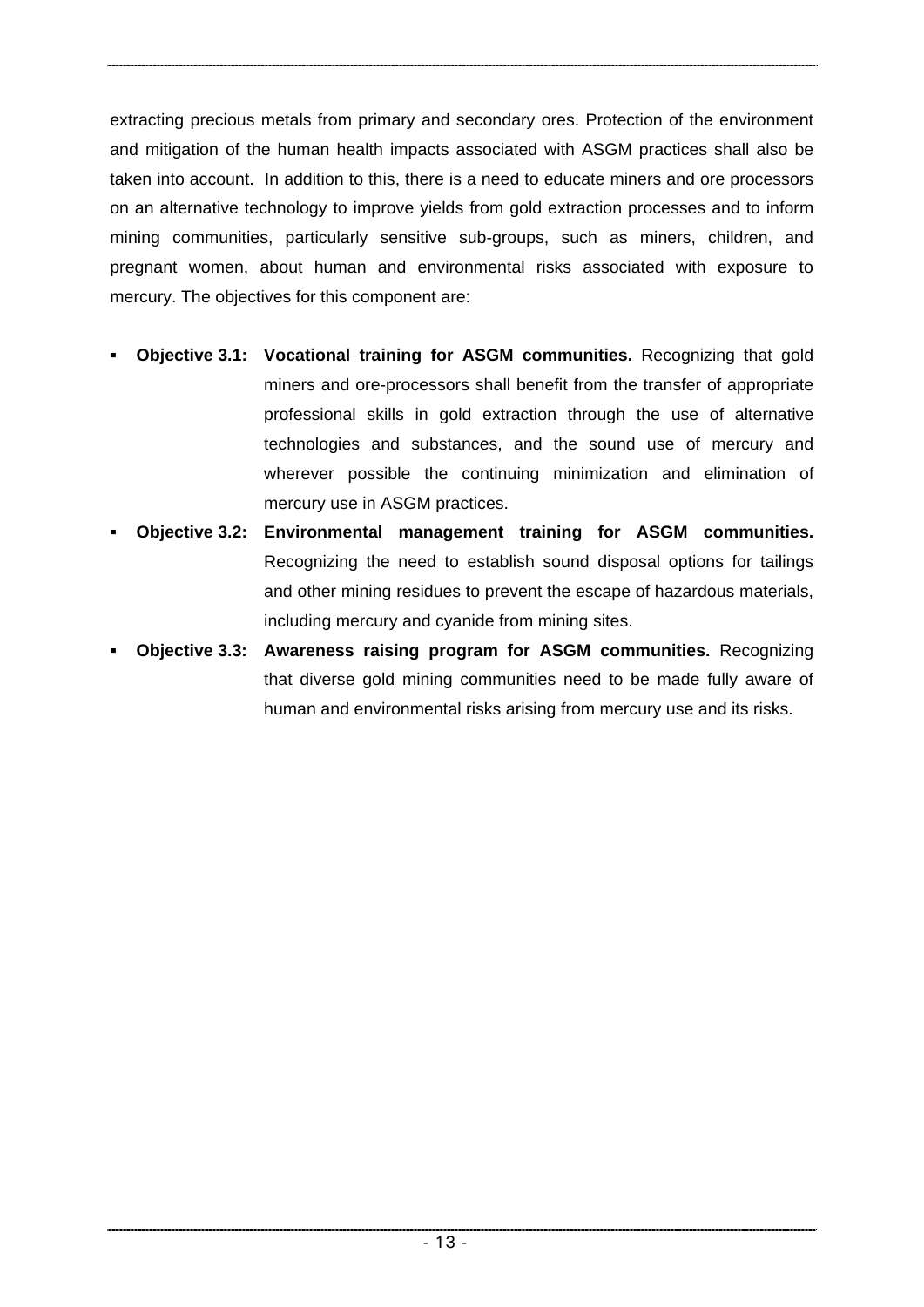# <span id="page-19-0"></span>**4 Implementation strategy for 2012-2016**

Cambodia acknowledges that releases of mercury use in ASGM pose risks to human health and environment. Thus, the country tries to reduce both of these risks by continuing to reduce, and possibly eliminate mercury use in ASGM through the application of alternatives, based on the following management approaches as stated in the components below.

# **4.1 Component 1: Legal framework and institutional building**

This component aims to promote policies and programs to reduce and possibly eliminate mercury trafficking and mercury use in ASGM.

# **4.1.1 Objective 1.1: Regulate mercury management and distribution for ASGM**

#### **Concept:**

Recognizing a need to promote the use of voluntary/non-regulatory and regulatory initiatives to minimize and eliminate intentional use of mercury in ASGM.

|           |                                                                                                                                                                                                       | <b>Timeframe</b>         |                   |                  |      |          | <b>Responsible</b>                   | <b>Resources</b> |
|-----------|-------------------------------------------------------------------------------------------------------------------------------------------------------------------------------------------------------|--------------------------|-------------------|------------------|------|----------|--------------------------------------|------------------|
| <b>No</b> | <b>Program of works</b>                                                                                                                                                                               | $\mathbf{\Omega}$<br>201 | $\overline{2013}$ | $\frac{2014}{ }$ | 2015 | ဖ<br>201 | agencies                             | needed<br>(USD)  |
| 1.1.1     | Review existing regulations to<br>identify acceptable practices for<br>ASGM, and wherever possible,<br>develop<br>frameworks<br>new<br>related to sound management<br>of ASGM                         |                          | ✓                 |                  |      |          | MIME,<br>MOLVT, MOE,<br>stakeholders | \$20,000.00      |
| 1.1.2     | Develop policy and a regulatory<br>framework that promotes health<br>and safety measures to protect<br>residential<br>employees<br>and<br>areas from the harmful negative<br>impacts of ASGM practice | $\checkmark$             | $\checkmark$      | ✓                |      |          | MIME,<br>MOLVT, MOE,<br>stakeholders | \$27,000.00      |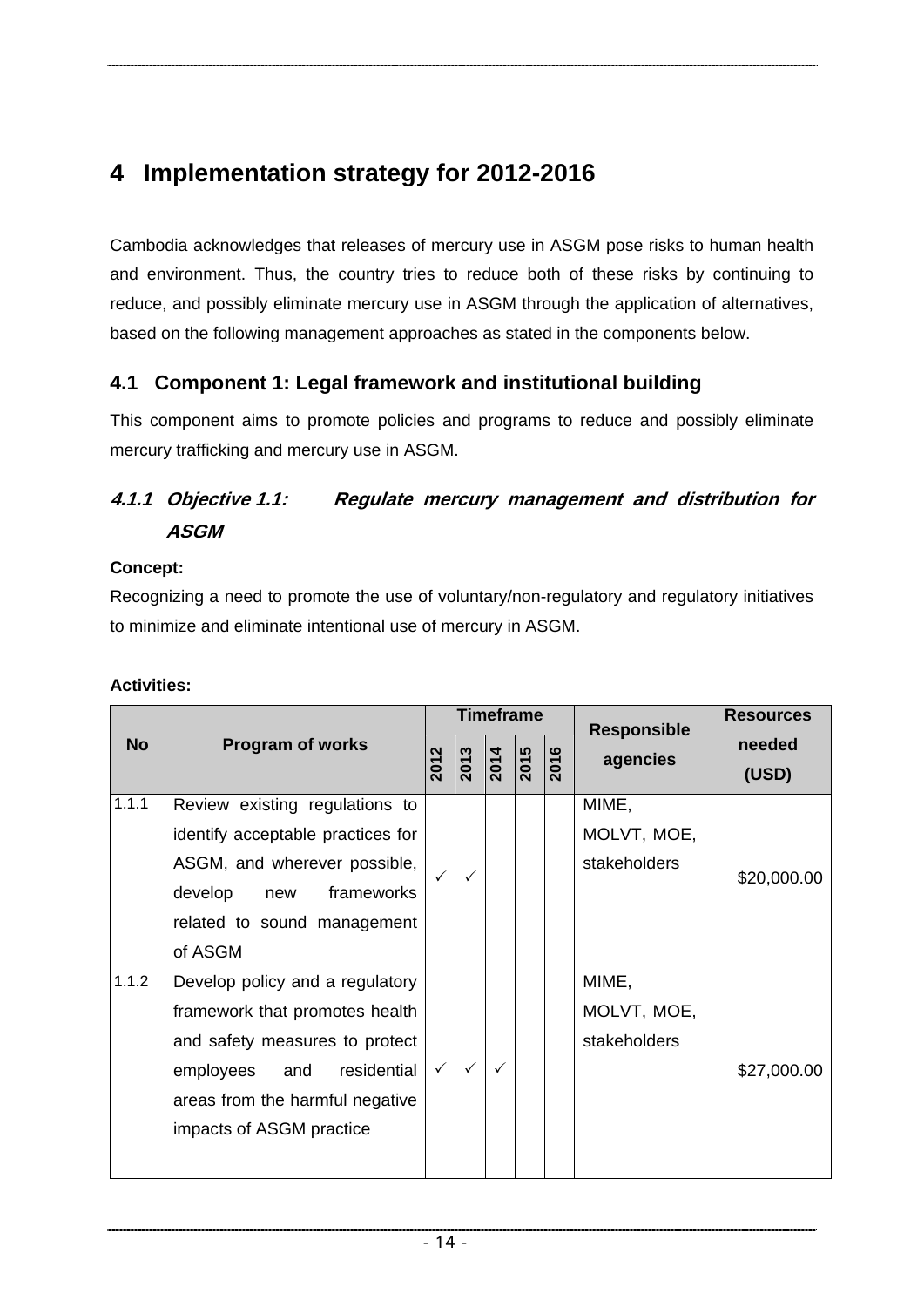|           |                                     |              |          | <b>Timeframe</b> |                  |              | <b>Responsible</b> | <b>Resources</b> |
|-----------|-------------------------------------|--------------|----------|------------------|------------------|--------------|--------------------|------------------|
| <b>No</b> | <b>Program of works</b>             |              | ო<br>201 | $\frac{2014}{ }$ | $\frac{2015}{5}$ | ဖ<br>201     | agencies           | needed<br>(USD)  |
| 1.1.3     | Study<br>tracking<br>current<br>on  |              |          |                  |                  |              | MIEM,              |                  |
|           | (imports)<br>οf<br>exports)<br>and  | $\checkmark$ |          | $\checkmark$     | $\checkmark$     |              | MOLVT, MOC,        | \$45,000.00      |
|           | materials<br>and<br>mercury         |              |          |                  |                  |              | MOE,               |                  |
|           | compounds for ASGM                  |              |          |                  |                  |              | stakeholders       |                  |
| 1.1.4     | Regulate the management of          |              |          |                  |                  |              | MIME,              |                  |
|           | mercury trafficking (import and     |              |          |                  | $\checkmark$     | $\checkmark$ | MOLVT, MOE,        | \$40,000.00      |
|           | including efforts<br>export),<br>to |              |          |                  |                  |              | MOC,               |                  |
|           | reduce intentional use in ASGM      |              |          |                  |                  |              | stakeholders       |                  |
|           | Total                               |              |          |                  |                  |              |                    | \$132,000.00     |

# **4.1.2 Objective 1.2: Institutional strengthening.**

## **Concept:**

Recognizing that pollution-prevention measures must be adopted, and capacity-building programs will be provided to relevant institutions and professionals working on ASGM issues.

|           |                                  |                          |                   | <b>Timeframe</b>  |                   |              | <b>Responsible</b> | <b>Resources</b> |
|-----------|----------------------------------|--------------------------|-------------------|-------------------|-------------------|--------------|--------------------|------------------|
| <b>No</b> | <b>Program of works</b>          | $\mathbf{\Omega}$<br>201 | $\frac{2013}{20}$ | $\overline{2014}$ | $\frac{2015}{20}$ | 2016         | agencies           | needed (US\$)    |
| 1.2.1     | Develop capacity-building that   |                          |                   |                   |                   |              | MOE, MOLVT,        |                  |
|           | meets the long-term needs and    |                          |                   |                   |                   |              | MOC, MIME,         |                  |
|           | of<br>priorities<br>competent    | $\checkmark$             | $\checkmark$      | $\checkmark$      | $\checkmark$      | $\checkmark$ | stakeholders       | \$50,000.00      |
|           | authorities to implement the     |                          |                   |                   |                   |              |                    |                  |
|           | <b>SPASGM</b>                    |                          |                   |                   |                   |              |                    |                  |
| 1.2.2     | Periodically and collaboratively |                          |                   |                   |                   |              | MOE, MOLVT,        |                  |
|           | assess the effectiveness of      |                          |                   |                   |                   |              | MIME, MOH,         |                  |
|           | voluntary/non-regulatory<br>and  |                          |                   | ✓                 | ✓                 |              | stakeholders       |                  |
|           | regulatory considerations<br>to  |                          |                   |                   |                   |              |                    | \$20,000.00      |
|           | further enhance capacities for   |                          |                   |                   |                   |              |                    |                  |
|           | reducing mercury use in ASGM     |                          |                   |                   |                   |              |                    |                  |
| 1.2.3     | Set up a database system at      | $\checkmark$             |                   | $\checkmark$      | $\checkmark$      | $\checkmark$ | MIME,<br>MOE,      | \$50,000.00      |
|           | central<br>provincial<br>and     |                          |                   |                   |                   |              | stakeholders       |                  |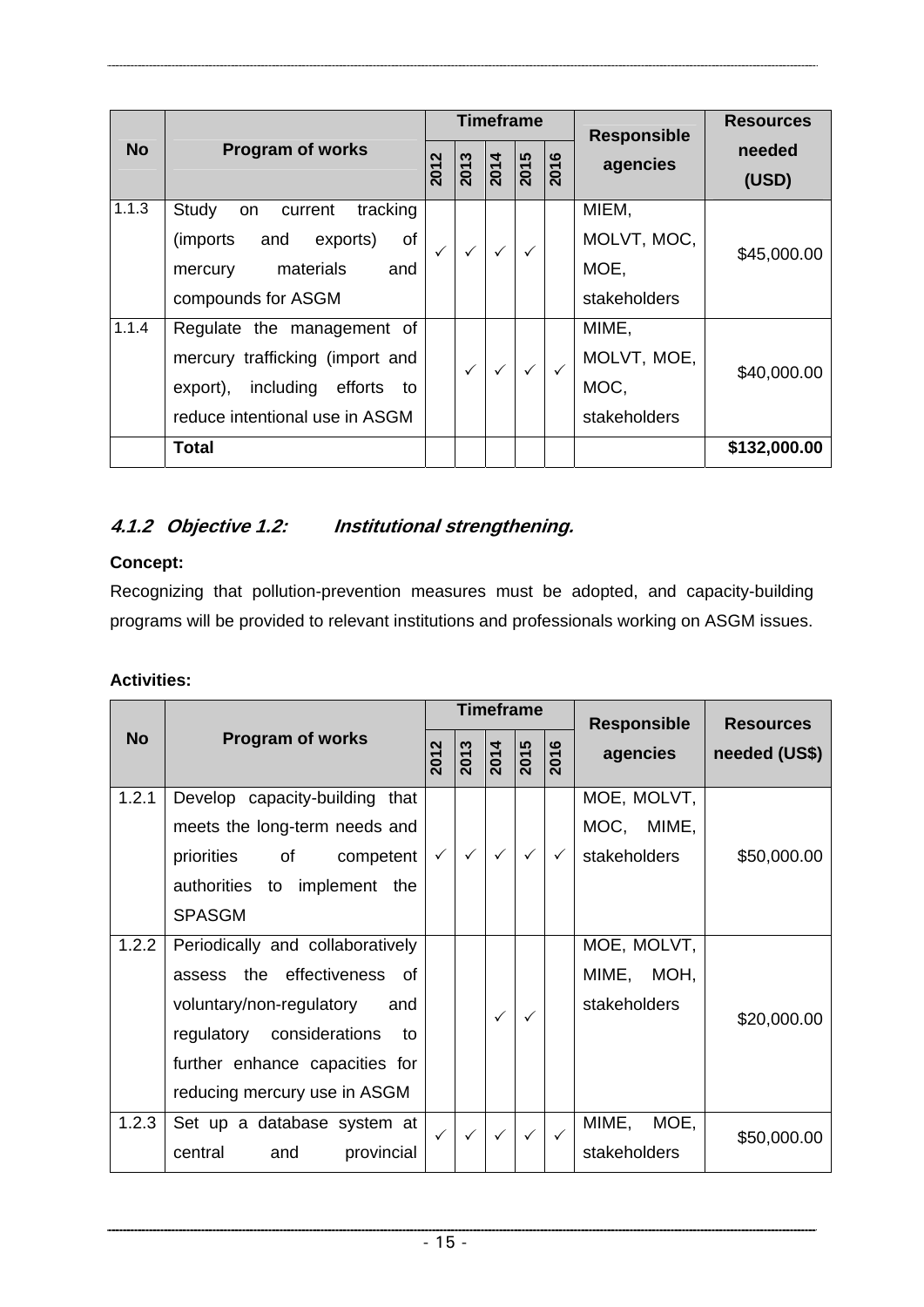<span id="page-21-0"></span>

|           |                                      |              |              | <b>Timeframe</b>  |                     |              | <b>Responsible</b> | <b>Resources</b> |
|-----------|--------------------------------------|--------------|--------------|-------------------|---------------------|--------------|--------------------|------------------|
| <b>No</b> | <b>Program of works</b>              | 2012         | 2013         | $\overline{2014}$ | $\frac{2015}{2016}$ |              | agencies           | needed (US\$)    |
|           | institutions related<br>miners<br>to |              |              |                   |                     |              |                    |                  |
|           | registration and the application     |              |              |                   |                     |              |                    |                  |
|           | of mercury                           |              |              |                   |                     |              |                    |                  |
| 1.2.4     | Organize environmental training      |              |              |                   |                     |              | MOE, MOInf.,       |                  |
|           | for media officers, related to       |              |              |                   |                     |              | MIME, press        |                  |
|           | of<br>sound<br>management            | $\checkmark$ | $\checkmark$ | $\checkmark$      | $\checkmark$        | $\checkmark$ | association        | \$75,000.00      |
|           | hazardous materials including        |              |              |                   |                     |              |                    |                  |
|           | mercury                              |              |              |                   |                     |              |                    |                  |
| 1.2.5     | Establish management statistics      |              |              |                   |                     |              | MOLVT,             |                  |
|           | ASGM<br>related<br>/data<br>to       | $\checkmark$ | $\checkmark$ | $\checkmark$      | $\checkmark$        | $\checkmark$ | MIME, MOE,         | \$50,000.00      |
|           | governance.                          |              |              |                   |                     |              | stakeholders       |                  |
|           | <b>Total</b>                         |              |              |                   |                     |              |                    | \$245,000.00     |

# **4.2 Component 2: Research and development**

There is a need to develop and refine a collective Cambodian capacity and capability to assess exposure and toxicity of mercury in ASGM in order to minimize human health and ecosystem effects through appropriate research, monitoring, modeling, assessment, and inventory programs. Objectives for this component have been set as follows:

# **4.2.1 Objective 2.1: Research mercury-free technologies and promote appropriate technologies to ASGM communities through demonstration and training**

#### **Concept:**

Recognizing the importance of research in mining engineering, alternative technology, and the application of mercury free technology in ASGM in order to eliminate mercury release from this sector.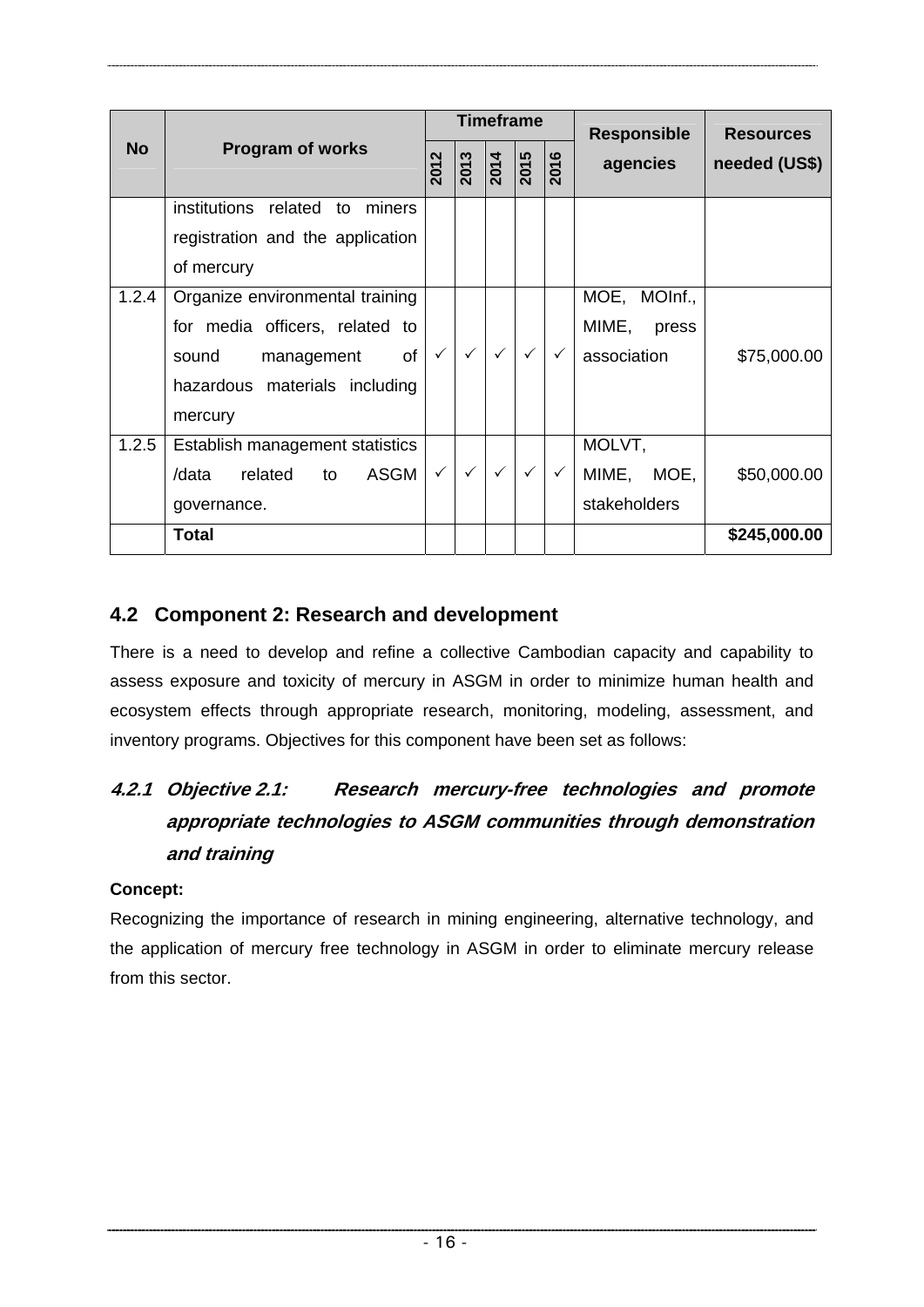|           |                                                                                                                                                                                                                                                    |      | <b>Timeframe</b>  |                   |                  |      | <b>Responsible</b>                             | <b>Resources</b> |
|-----------|----------------------------------------------------------------------------------------------------------------------------------------------------------------------------------------------------------------------------------------------------|------|-------------------|-------------------|------------------|------|------------------------------------------------|------------------|
| <b>No</b> | <b>Program of works</b>                                                                                                                                                                                                                            | 2012 | $\overline{2013}$ | $\overline{2014}$ | $\frac{2015}{5}$ | 2016 | agencies                                       | needed (US\$)    |
| 2.1.1     | Search for, test and/or adopt<br>environmentally friendly retorts<br>the<br>health<br>interests<br>0f<br>in.<br>artisanal miners, and aim to<br>reduce the level of mercury<br>releases into the environment                                       | ✓    | ✓                 | ✓                 | ✓                | ✓    | MIME, MOE,<br><b>MVLT</b><br>stakeholders      | \$100,000.00     |
| 2.1.2     | Search for, test and introduce<br>alternative technology, including<br>non-mercury-based technology<br>for miners to follow and adopt                                                                                                              |      | ✓                 | ✓                 | ✓                | ✓    | MIME, MOE,<br><b>Stakeholders</b>              | \$80,000.00      |
| 2.1.3     | Adapt the alternative options for<br>sound disposal of tailings and<br>other hazardous wastes from<br>ASGM, and effectively apply the<br>best available options                                                                                    | ✓    | $\checkmark$      | ✓                 | ✓                | ✓    | MOE,<br>MIME,<br><b>Stakeholders</b>           | \$75,000.00      |
| 2.1.4     | Conduct research on mining<br>engineering to increase gold<br>yields and research on mercury-<br>technology<br>reduce<br>free<br>to<br>mercury requirement by miners                                                                               |      | ✓                 | ✓                 | ✓                | ✓    | MIME,<br>MOE,<br>MOLVT,<br><b>Stakeholders</b> | \$200,000.00     |
| 2.1.5     | Develop<br>and<br>implement<br>a<br>demonstration<br>project<br>to<br>promote cleaner production<br>practices, such<br>the<br>as<br>application of retorts, economic<br>instruments, or affordable ore<br>concentrating equipment.<br><b>Total</b> |      | $\checkmark$      | $\checkmark$      | $\checkmark$     | ✓    | MOE,<br>MIME,<br><b>Stakeholders</b>           | \$80,000.00      |
|           |                                                                                                                                                                                                                                                    |      |                   |                   |                  |      |                                                | \$535,000.00     |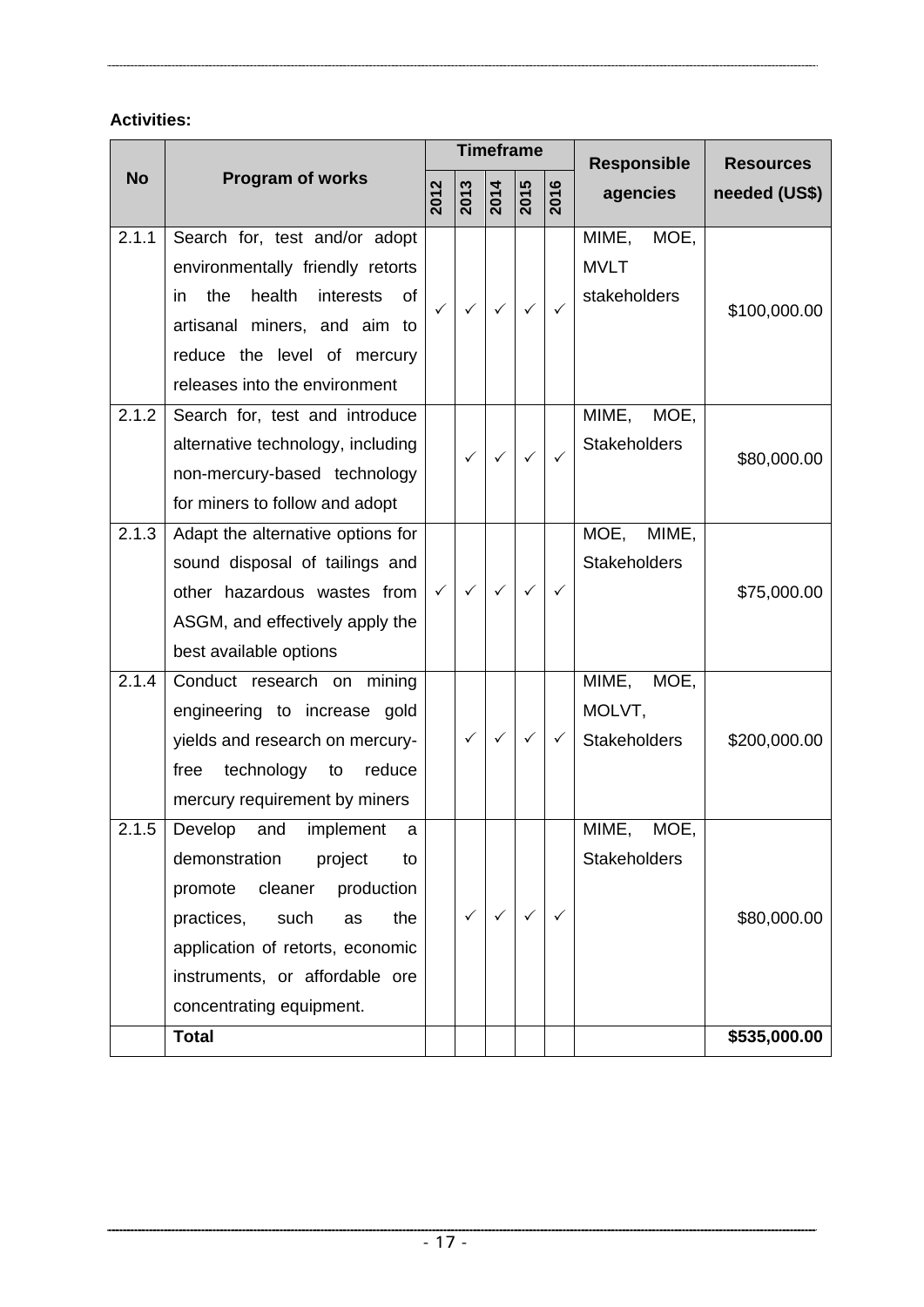# <span id="page-23-0"></span>**4.2.2 Objective 2.2: Conduct a national inventory of ASGM and create a mercury management database**

#### **Concept:**

Recognizing that standardized and comparable reporting of mercury release and waste management in ASGM is critical to the development of a comprehensive and effective mercury management plan and that a baseline for mercury emissions from ASGM must be established in order to conduct effective monitoring.

#### **Activities:**

|           |                                                                                                                                                                                                       |              |              |                  | <b>Timeframe</b> |              | <b>Responsible</b>                            | <b>Resources</b> |
|-----------|-------------------------------------------------------------------------------------------------------------------------------------------------------------------------------------------------------|--------------|--------------|------------------|------------------|--------------|-----------------------------------------------|------------------|
| <b>No</b> | <b>Program of works</b>                                                                                                                                                                               | 2012         | 2013         | $\frac{1}{2014}$ | $\frac{2015}{5}$ | ဖ<br>201     | agencies                                      | needed (US\$)    |
| 2.2.1     | Undertake<br>inventory<br>an<br><b>on</b><br>mercury trafficking, use and<br>release from ASGM and make<br>database for further action on<br>mercury use minimization and<br>elimination, if feasible |              |              | $\checkmark$     |                  | ✓            | MIME, MOE,<br>stakeholders                    | \$60,000.00      |
| 2.2.2     | Conduct studies to determine<br>indirect<br>health<br>direct<br>and<br>impacts from mining activities                                                                                                 |              | $\checkmark$ |                  | $\checkmark$     |              | MOE,<br>MIME,<br><b>Stakeholders</b>          | \$40,000.00      |
| 2.2.3     | Conduct monitoring activities<br>and document case studies on<br>mercury releases and exposure<br>to the environment at ASGM<br>sites                                                                 | $\checkmark$ | $\checkmark$ | $\checkmark$     | $\checkmark$     | $\checkmark$ | MIME,<br>MOE,<br><b>MOLVT</b><br>stakeholders | \$50,000.00      |
|           | <b>Total</b>                                                                                                                                                                                          |              |              |                  |                  |              |                                               | \$150,000.00     |

# **4.3 Component 3: Awareness raising and communication**

There is a need to provide professional skills to gold miners and ore processors on how to apply an appropriate technology which is environmentally friendly and cost-effective for extracting precious metals from primary and secondary ores. Protection of the environment and mitigation of the human health impacts associated with ASGM practice shall also be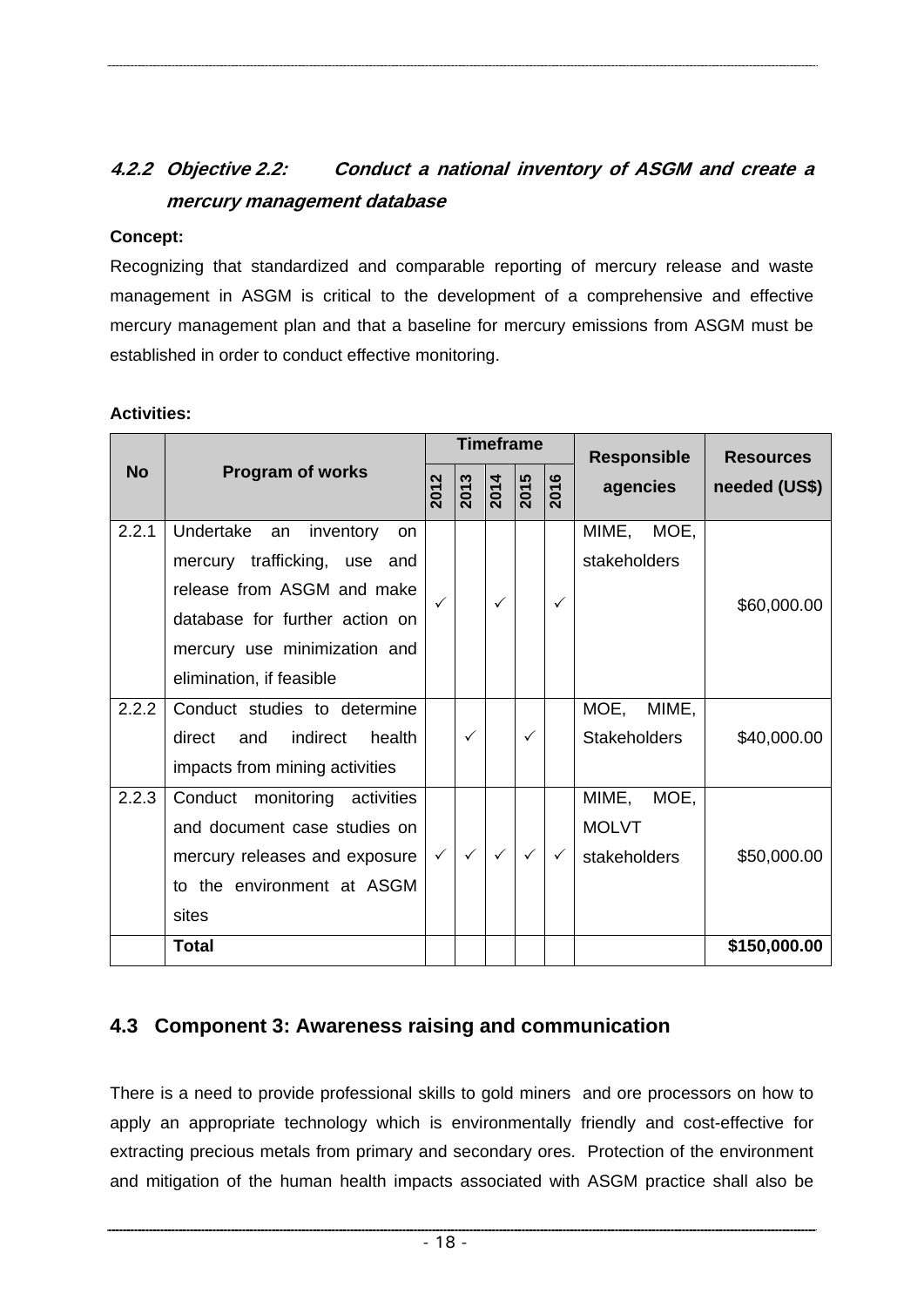taken into account. In addition to this, there is a need to educate miners and ore processors on an alternative technology to improve yields from gold extraction processes and to inform mining communities, particularly sensitive sub-groups, such as miners, children, and pregnant women, about human and environmental risks associated with exposure to mercury. The objectives for this component are:

# **4.3.1 Objective 3.1: Vocational training for ASGM communities**

#### **Concept:**

Recognizing that gold miners and ore processors shall benefit from the transfer of appropriate professional skills in gold extraction through the use of alternative technologies and substances, the sound use of mercury, and wherever possible the continuing minimization and elimination of mercury use in ASGM practice.

|           |                                                                                                                                                                                                                                           |              | <b>Timeframe</b> |                   |                   |              | <b>Responsible</b>                           | <b>Resources</b> |
|-----------|-------------------------------------------------------------------------------------------------------------------------------------------------------------------------------------------------------------------------------------------|--------------|------------------|-------------------|-------------------|--------------|----------------------------------------------|------------------|
| <b>No</b> | <b>Program of works</b>                                                                                                                                                                                                                   | 2012         | 2013             | $\overline{2014}$ | $\overline{2015}$ | 2016         | agencies                                     | needed (US\$)    |
| 3.1.1     | Develop training and awareness<br>raising<br>materials<br>related<br>to<br>environmentally sound practices<br>for miners and ore processors                                                                                               | $\checkmark$ | $\checkmark$     | $\checkmark$      | $\checkmark$      | $\checkmark$ | MIME, MOE,<br>MOLVT,<br>stakeholders         | \$50,000.00      |
| 3.1.2     | Design and conduct trainings<br>for gold miners and processors<br>on alternative technologies and<br>the safe use of mercury and the<br>available<br>of<br>application<br>technology, i.e. retorts and<br>gravity separation equipment.   | $\checkmark$ | $\checkmark$     | $\checkmark$      | $\checkmark$      | ✓            | MIME,<br>MOE, MOLVT,<br>Stakeholder          | \$100,000.00     |
| 3.1.3     | Organize trainings for miners<br>processors<br>and<br>sound<br><b>on</b><br>management<br>of<br>hazardous<br>materials better including safe<br>handling of<br>cyanide<br>and<br>environmental<br>management<br>related to ASGM practices | $\checkmark$ | $\checkmark$     | $\checkmark$      | $\checkmark$      | ✓            | MOE, MOLVT,<br>MIME,<br>MOH,<br>stakeholders | \$50,000.00      |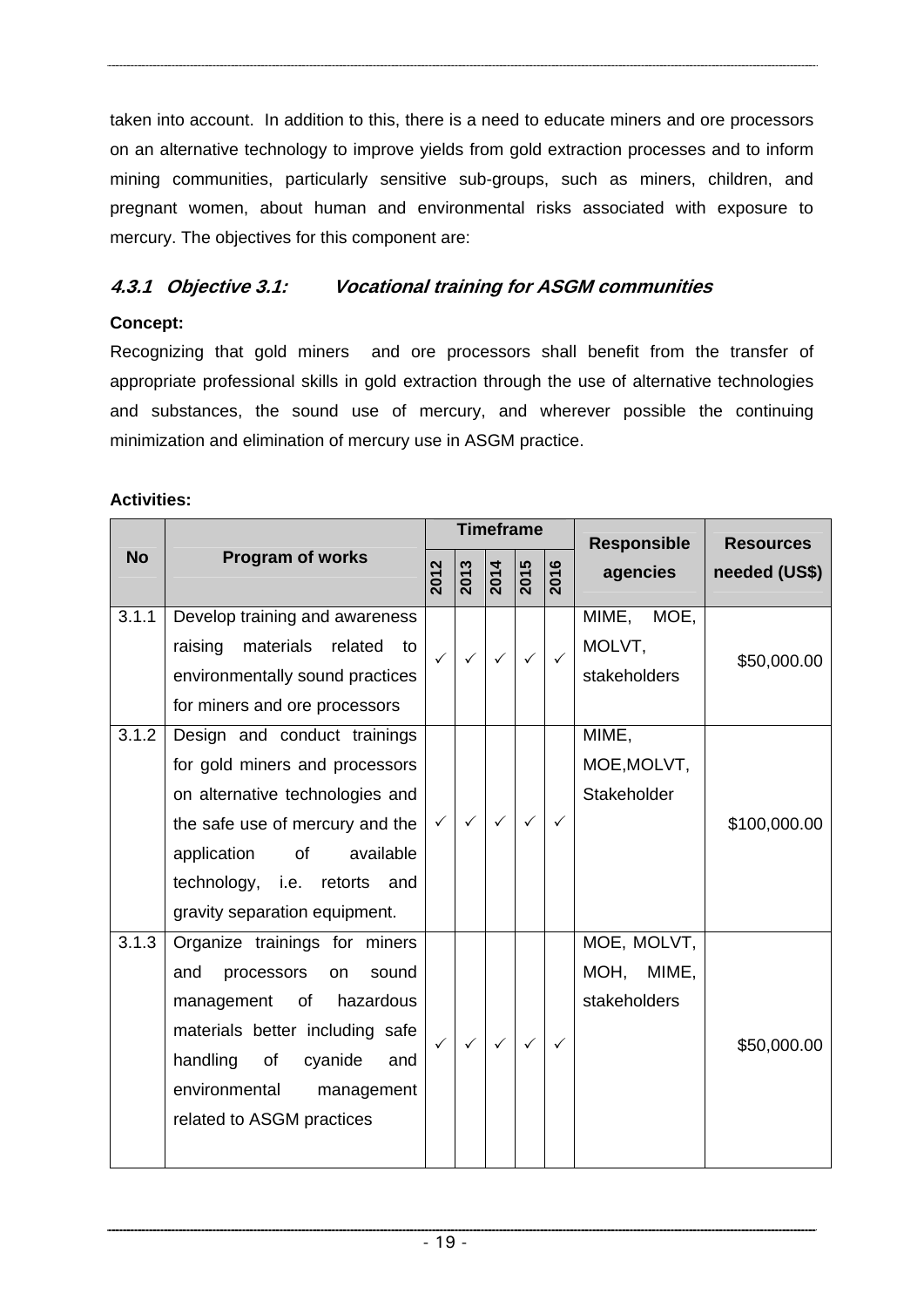|           |                                                                                                                                                                                                                                             |                          |                     | Timeframe    |                     |              | <b>Responsible</b>                             | <b>Resources</b> |
|-----------|---------------------------------------------------------------------------------------------------------------------------------------------------------------------------------------------------------------------------------------------|--------------------------|---------------------|--------------|---------------------|--------------|------------------------------------------------|------------------|
| <b>No</b> | <b>Program of works</b>                                                                                                                                                                                                                     | $\mathbf{\Omega}$<br>201 | $\frac{2013}{2014}$ |              | $\frac{2015}{2016}$ |              | agencies                                       | needed (US\$)    |
| 3.1.4     | Organize and conduct trainings<br>occupational health and<br>on<br>safety measures for miners and<br>ore processors                                                                                                                         | $\checkmark$             | $\checkmark$        | $\checkmark$ | $\checkmark$        | $\checkmark$ | MIME, MOE,<br>MOLVT,<br>Stakeholder            | \$150,000.00     |
| 3.1.5     | Organize study visits to share<br>experiences<br>between<br>miners<br>mining communities<br>and<br>in.<br>order to eliminate the release of<br>and<br>to increase<br>mercury<br>environmental awareness and<br>safeguards practices in ASGM |                          |                     |              | $\checkmark$        | $\checkmark$ | MIME,<br>MOE,<br>MOLVT,<br><b>Stakeholders</b> | \$60,000.00      |
|           | <b>Total</b>                                                                                                                                                                                                                                |                          |                     |              |                     |              |                                                | \$410,000.00     |

# **4.3.2 Objective 3.2: Environmental management training for ASGM communities**

#### **Concept:**

Recognizing a need to establish sound disposal options for tailings and other mining residues to prevent the escape of hazardous materials, including mercury and cyanide from mining sites.

|           | <b>Program of works</b>                                                                                                                    |                          |          | <b>Timeframe</b> |              |                       | <b>Responsible</b>                   | <b>Resources</b> |
|-----------|--------------------------------------------------------------------------------------------------------------------------------------------|--------------------------|----------|------------------|--------------|-----------------------|--------------------------------------|------------------|
| <b>No</b> |                                                                                                                                            | $\mathbf{\Omega}$<br>201 | ొ<br>201 | 2014             | 5<br>201     | ဖ<br>$\overline{201}$ | agencies                             | needed (US\$)    |
| 3.2.1     | Set up and conduct regular and<br>systematic samplings of biota<br>non-biota at all<br>and<br>active<br>mining deposits and do analysis    | $\checkmark$             |          |                  | $\checkmark$ |                       | MIME, MOE                            | \$60,000.00      |
| 3.2.2     | Put into practice and regularly<br>the environmentally<br>monitor<br>sound management of solid<br>wastes generated from ASGM<br>activities | $\checkmark$             |          |                  |              |                       | MIME,<br>MOE,<br><b>Stakeholders</b> | \$85,000.00      |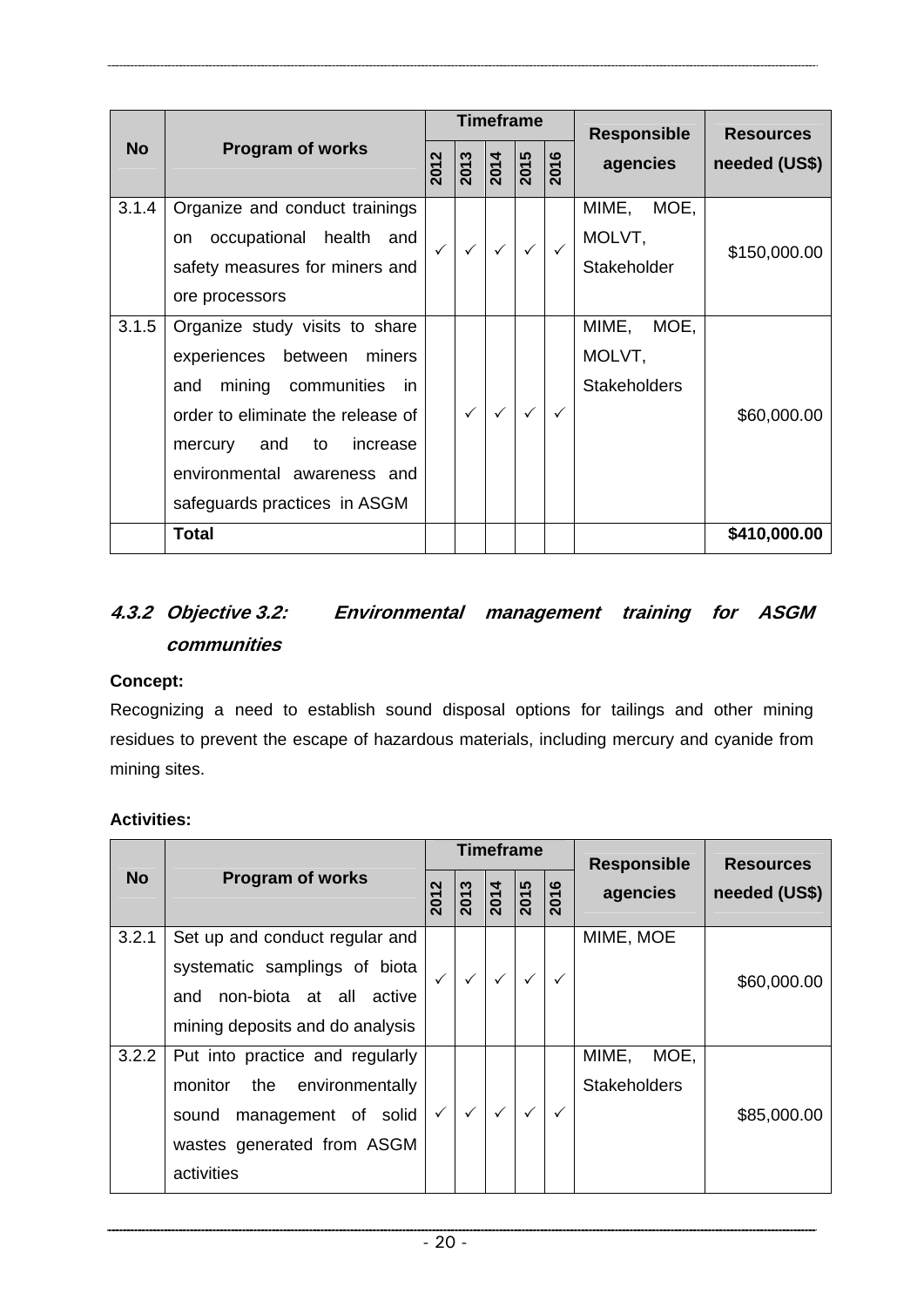|           | <b>Program of works</b> |      |        | <b>Timeframe</b> |      |      | <b>Responsible</b><br>agencies | <b>Resources</b><br>needed (US\$) |
|-----------|-------------------------|------|--------|------------------|------|------|--------------------------------|-----------------------------------|
| <b>No</b> |                         | 2012 | ო<br>0 | 201              | 2015 | 2016 |                                |                                   |
|           | Total                   |      |        |                  |      |      |                                | \$145,000.00                      |

#### **4.3.3 Objective 3.3: Awareness raising program for ASGM communities**

#### **Concept:**

Recognizing that diverse of gold mining communities need to be made fully aware of the human and environmental risks related to mercury use and risks.

|           | Program of works                              | <b>Timeframe</b> |              |                   |                  |              | <b>Responsible</b> | <b>Resources</b> |
|-----------|-----------------------------------------------|------------------|--------------|-------------------|------------------|--------------|--------------------|------------------|
| <b>No</b> |                                               | 2012             | 2013         | $\overline{2014}$ | $\frac{2015}{5}$ | 2016         | agencies           | needed (US\$)    |
| 3.3.1     | Organize extension programs                   |                  |              |                   |                  |              | MIME, MOE,         |                  |
|           | related to safe<br>handling<br>$\overline{1}$ |                  |              |                   |                  |              | MOLVT,             |                  |
|           | recycling<br>disposal<br>and<br>of            |                  |              |                   |                  |              | stakeholders       |                  |
|           | <b>ASGM</b><br>for<br>and<br>mercury          | $\checkmark$     | $\checkmark$ | $\checkmark$      | $\checkmark$     | ✓            |                    | \$100,000.00     |
|           | effectively implement<br>such                 |                  |              |                   |                  |              |                    |                  |
|           | through<br>programs<br>outreach               |                  |              |                   |                  |              |                    |                  |
|           | activities                                    |                  |              |                   |                  |              |                    |                  |
| 3.3.2     | Encourage media to regularly                  |                  |              |                   |                  |              | MOE,<br>MIME,      |                  |
|           | disseminate<br>and<br>broadcast               |                  |              |                   |                  |              | MOInf,             |                  |
|           | information on the health risks               |                  |              |                   |                  |              | MOLVT,             |                  |
|           | and environmental problems                    | $\checkmark$     | $\checkmark$ | $\checkmark$      | $\checkmark$     | ✓            | stakeholders       | \$60,000.00      |
|           | associated with ASGM activities               |                  |              |                   |                  |              |                    |                  |
|           | other<br>mercury<br>and<br>i.e.               |                  |              |                   |                  |              |                    |                  |
|           | hazardous substances                          |                  |              |                   |                  |              |                    |                  |
| 3.3.3     | Organize<br>for<br>forum<br>a                 |                  |              |                   |                  |              | MIME, MOE,         |                  |
|           | communities to<br>share<br>good               |                  |              |                   |                  |              | MOLVT,             |                  |
|           | practices<br>and<br>advanced                  | $\checkmark$     | $\checkmark$ | $\checkmark$      | $\checkmark$     | $\checkmark$ | stakeholders       | \$30,000.00      |
|           | technology related<br>to sound                |                  |              |                   |                  |              |                    |                  |
|           | practices in AGSM                             |                  |              |                   |                  |              |                    |                  |
|           | <b>Total</b>                                  |                  |              |                   |                  |              |                    | \$190,000.00     |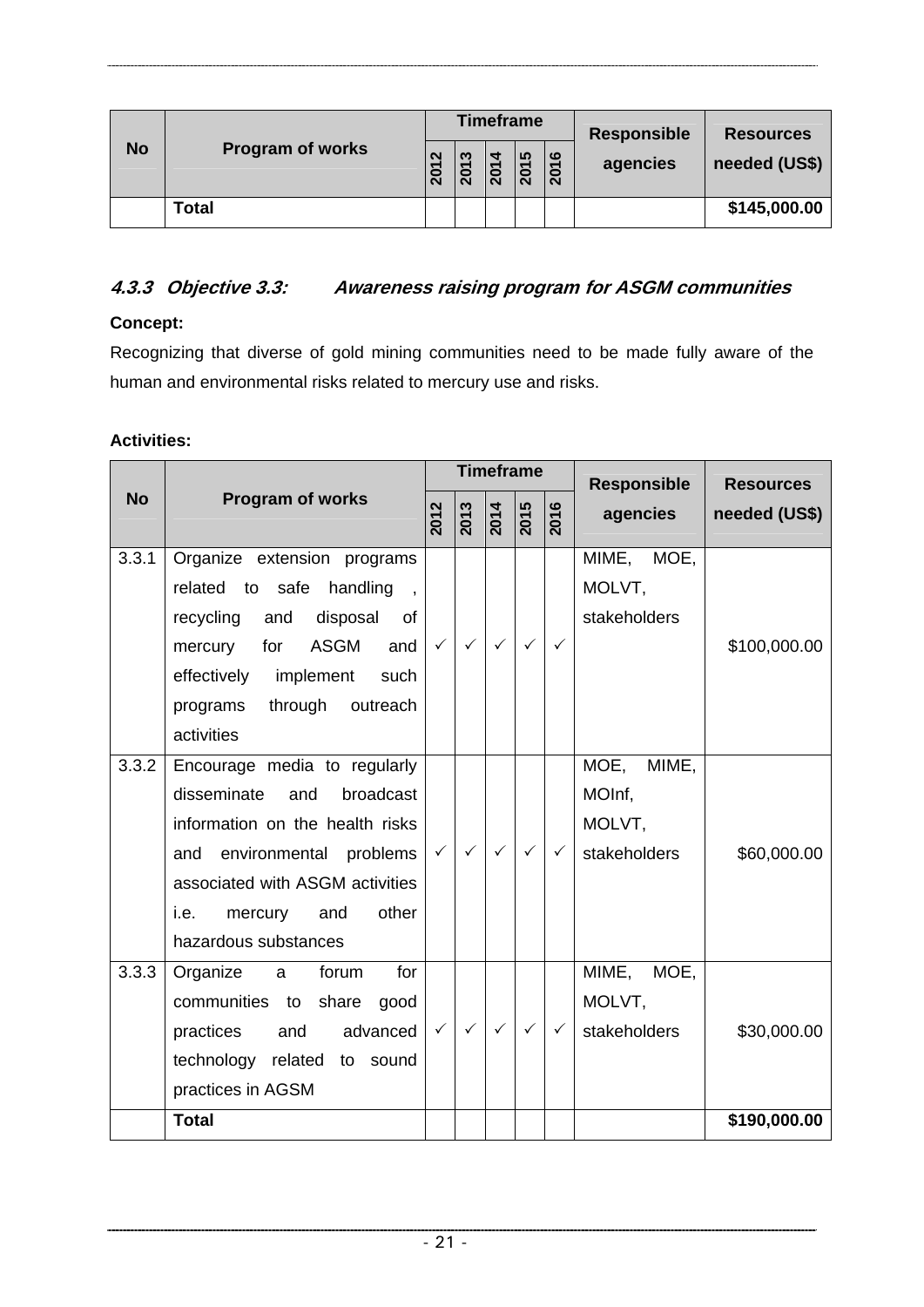# <span id="page-27-0"></span>**5 Requirements to achieve the goals and objectives of the strategic plan**

## **5.1 Requirement for resources**

In the implementation of this *Strategic Plan on Management of Mercury in Artisanal and Small Scale Gold Mining (SPASGM),* the total budget needed is approximately **US\$1,807,000.00**. The Government of Cambodia through the Ministry of Environment (MOE), the Ministry of Industry Mines and Energy (MIME), the Ministry of Health (MOE), Ministry of Labor and Vocational Training (MOLVT), and other relevant Ministries will provide national inputs for the effective implementation of the *SPASGM* including: providing direct consultations through the technical departments and national consultants as well as provision of additional technical staff at all levels made available to the ASGM project component for supportive and protective activities related to the timely and effective implementation of each objective. We expect that the government will also contribute up to 20% (ceiling point) of total required budgets respectively, either in cash or as in-kind contributions, such as office accommodation, stores, infrastructure and other miscellaneous items associated with the mercury strategic plan to assist with its successful implementation.

The development partners input will ideally be provided through the Ministry of Environment as a national lead agency on mercury management-related issues. Both bilateral and multilateral assistance can be incorporated into the implementation of this *SPASGM*. The donor inputs for the effective implementation of the strategic plan should be considered and are envisaged to consist of: experts, consultants, administrative support, official duty travel, service contract, general operating expenses, training, supplies and materials, equipment and other miscellaneous items for effective implementation of the plan. The table below shows the proposed budget for implementation of each objective related to the *Strategic Plan on Management of Mercury in Artisanal and Small Scale Gold Mining.*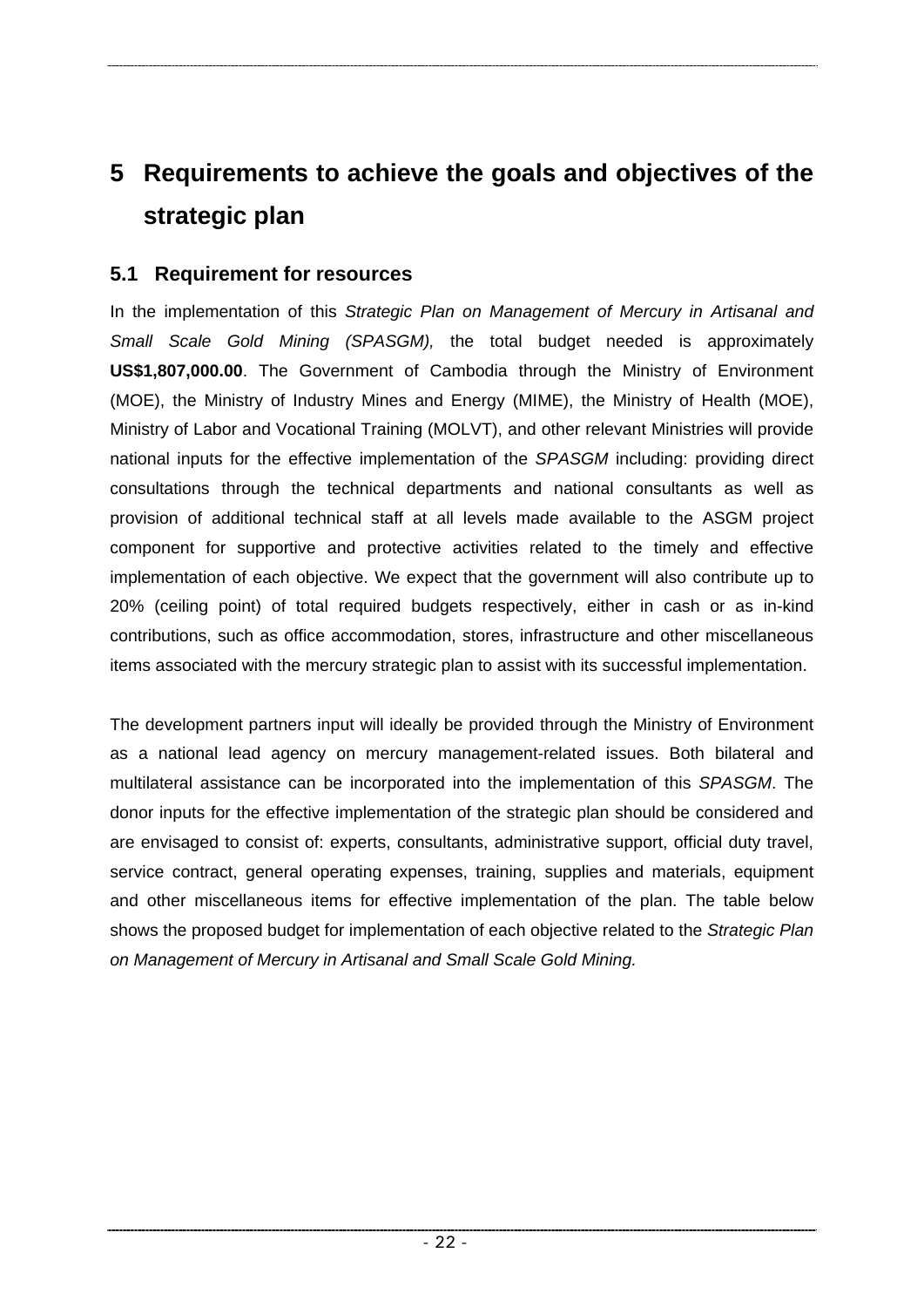<span id="page-28-0"></span>

| <b>No</b>      | <b>Components/program of works</b>                             | <b>Resources</b> |
|----------------|----------------------------------------------------------------|------------------|
|                |                                                                | needed (US\$)    |
| 1              | <b>Component 1: Legal framework and institutional building</b> |                  |
| 1.1            | Objective 1.1:                                                 | \$132,000.00     |
|                | Regulate mercury management and distribution for ASGM          |                  |
| 1.2            | Objective 1.2:                                                 | \$245,000.00     |
|                | Institutional strengthening                                    |                  |
| $\overline{2}$ | <b>Component 2: Research and development</b>                   |                  |
| 2.1            | Objective 2.1:                                                 | \$535,000.00     |
|                | Research mercury-free technologies and promote appropriate     |                  |
|                | technologies to ASGM communities through demonstration and     |                  |
|                | training                                                       |                  |
| 2.2            | Objective 2.2:                                                 | \$150,000.00     |
|                | Conduct a national inventory of ASGM and create a mercury      |                  |
|                | management database                                            |                  |
| 3              | <b>Component 3: Awareness raising and communication</b>        |                  |
| 3.1            | Objective 3.1:                                                 | \$410,000.00     |
|                | Vocational training for ASGM communities                       |                  |
| 3.2            | Objective 3.2:                                                 | \$145,000.00     |
|                | Environmental management training for ASGM communities         |                  |
| 3.3            | Objective 3.3:                                                 | \$190,000.00     |
|                | Awareness raising program for ASGM communities                 |                  |
|                | <b>Total</b>                                                   | \$1,807,000.00   |

#### **Proposed Summary Budget for Implementation of the SPASGM 2012-2016**

## **5.2 Prioritization activities**

SPASGM is an action plan designed for 5 year implementation commencing from 2012 to 2016 to achieve sound management and the elimination of mercury release in ASGM. It is necessary to strengthen institutional capacity, build the capacity of professional officers, and raise the level of understanding of miners and mining communities about mercury risks in order to prevent the release of mercury, reduce environmental pollution, and reduce or eliminate risks associated with ASGM practices through the continued minimization and, if possible, the elimination of mercury use and release from ASGM. This strategic plan focuses on three main components divided into 7 specific objectives and 27 programs of works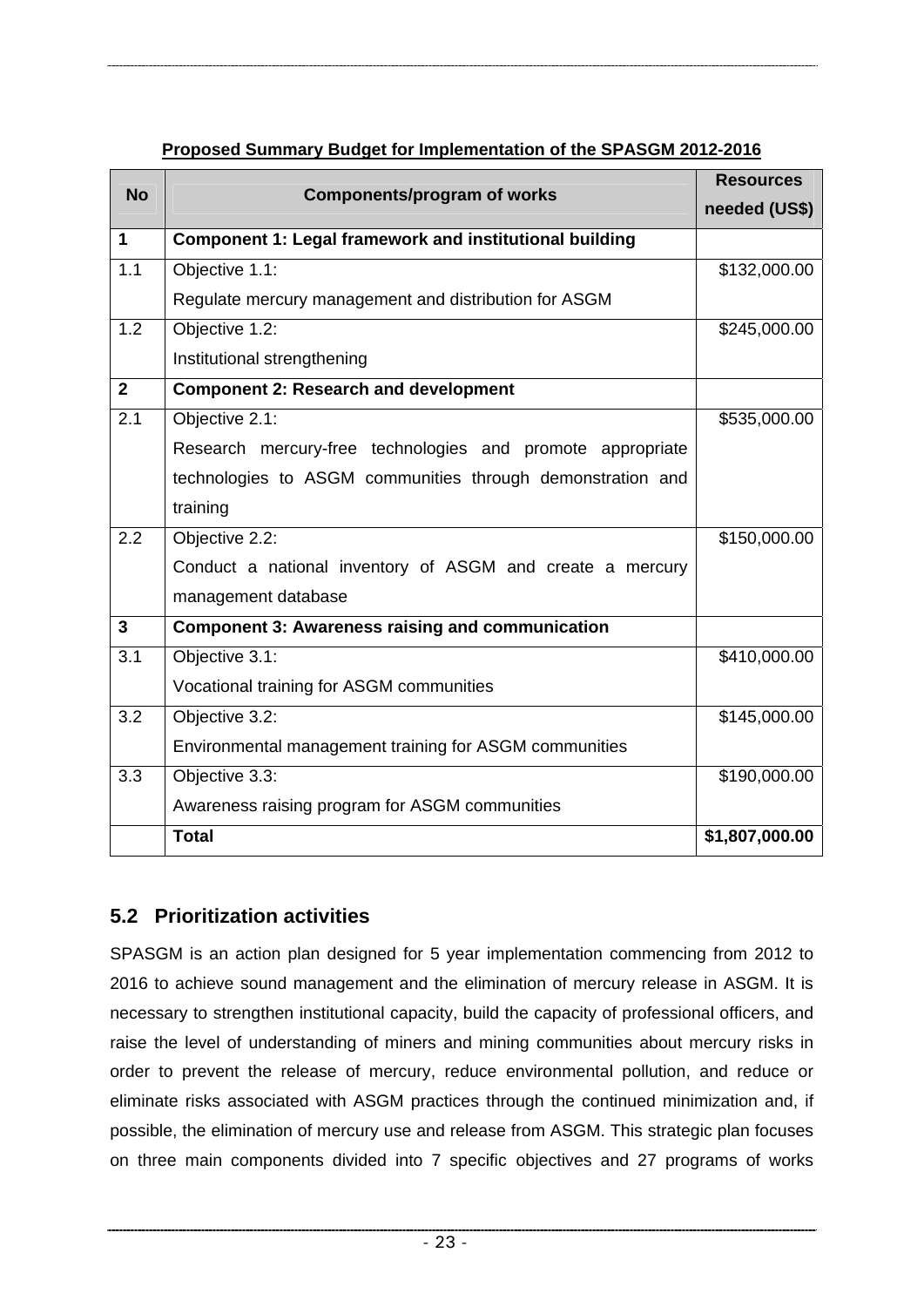<span id="page-29-0"></span>(proposed activities) and it requires a budget of approximately **US\$1,807,000.00.** This estimated budget should be allocated as follows: (i) Legal framework and institutional building (**US\$377,000.00**); (ii) Research and development (**US\$685,000.00**); and (iii) Awareness raising and communication (**US\$745,000.00**).

Based on resources, institutional and professional factors, the implementation of these component and activities can be divided into three main options as follows:

- **Option 1 (Immediate implementation)**. This option is necessarily to be carried out in the first half five-year action plan that will focus on: Objective 1.1 (Regulate mercury management and distribution for ASGM); Objective 1.2 (Institutional strengthening); Objective 2.1 (Research mercury-free technologies and promote appropriate technologies to ASGM communities through demonstration and training); and Objective 3.1 (Vocational training for ASGM communities). This option provides opportunities for strengthening law enforcement, good governance, institutional building, human resources development, and professional skills of respected target person.
- **Option 2 (Non-immediate implementation)**. This option is necessarily to be carried out after institutional building, human resources development, and professional skill of miners have been strengthened. This option is regarded as the second half five-year action plan implementation that will focus on: Objective 2.2 (Conduct a national inventory of ASGM and create a mercury management database); Objective 3.2 (Environmental management training for ASGM communities); and Objective 3.3 (Awareness raising program for ASGM communities). This option shall be carried out later.
- **Option 3 (Flexible implementation)**. This option shall be carried out, regardless of the consequence of priority activities, nevertheless, it is crucial to implement with flexibilities in order to match with the resources available. This means that this action plan will be implemented in fragmented or random manners, but as a response to the set component and all objectives of this strategic plan.

# **5.3 Cooperative partners**

In the future implementation phase, the Ministry of Environment, with technical and financial support from development partners and the RGC, will work closely with other stakeholders such as: MIME, MoH, MOLVT, MoC, NGOs, Private Companies, etc. to implement this strategic plan. In this regard, the MOE will collaborate closely with MIME in implementing this strategic plan aiming to reduce the intentional use of mercury, and eliminate the release of mercury from ASGM in Cambodia.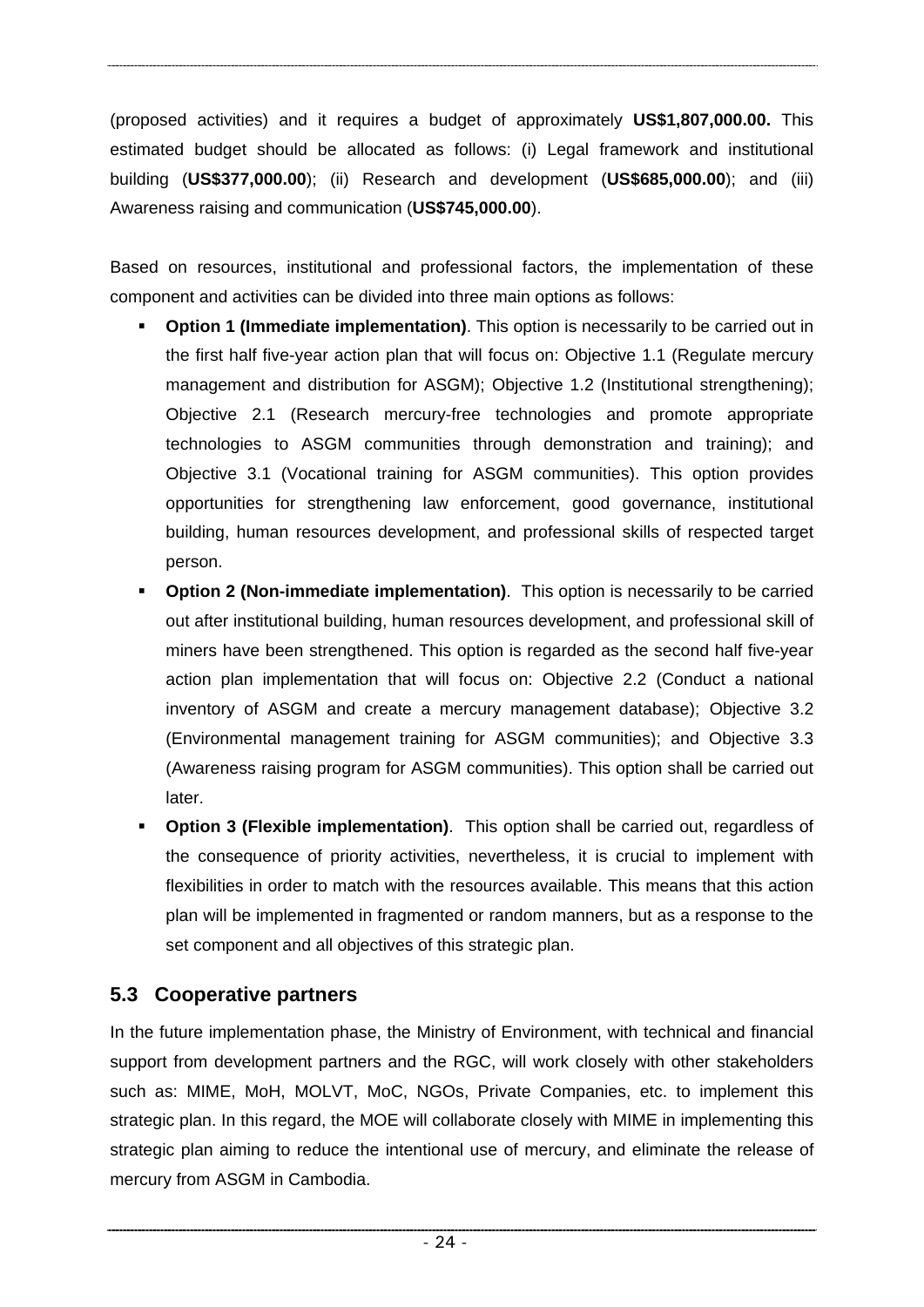# <span id="page-30-0"></span>**5.4 Development partners**

This *Strategic Plan on Management of Mercury in Artisanal and Small Scale Gold Mining (SPASGM)* has been developed with technical and financial support from UNEP. Cambodia expects that other actions contained in this plan will also receive support from UNEP and other donor governments as well as the wider donor community such as GEF, WB, ADB, Canada Trust Fund, and others. The Royal Government of Cambodia will also provide some funds through a national budget in order to implement this *SPASGM*.

# **5.5 Time frames for implementing the strategic plan**

This *Strategic Plan on Management of Mercury in Artisanal and Small Scale Gold Mining (SPASGM)*is to be conducted over a five year operational period (2012-2016). The second half of 2012, is the time for Cambodia to prepare this strategic plan and make it ready for implementation. This *SPASGM* has proposed many activities but the operational budget and other resources needed and the potential development partners are unknown. In this case, Cambodia face two main tasks to be done to set the plan in motion: first, the approval of the SPASGM; second, starting the funding drive to implement this strategic plan.

In summary, the goals and objectives in the plan and the specific activities and milestones are unlikely to be achieved as scheduled, and this plan will likely be extended for another two or three years as necessary.